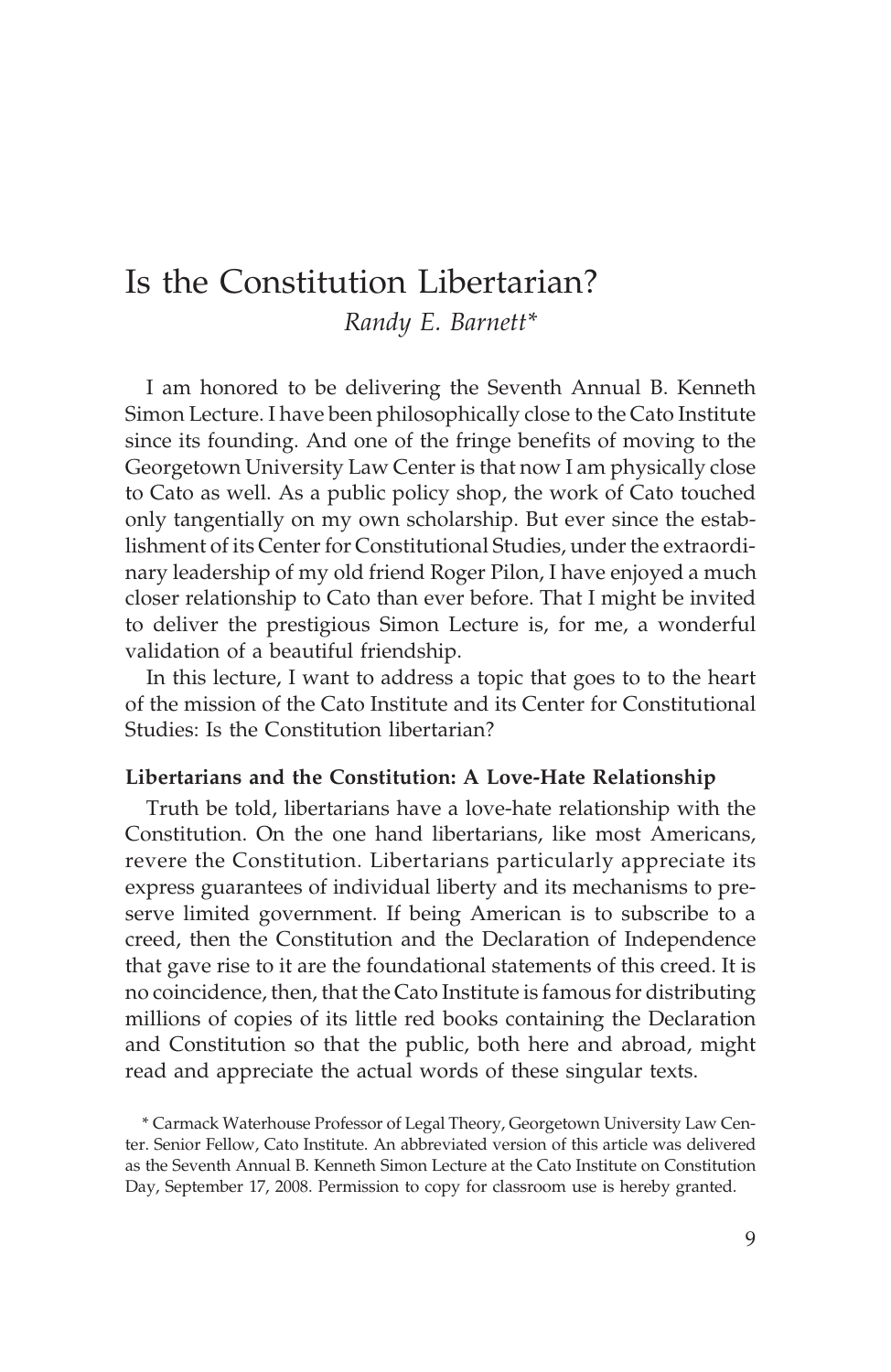#### CATO SUPREME COURT REVIEW

But some libertarians have issues with the Constitution as well. And here I speak for myself, as well as others. There was a reason I eschewed writing about and teaching constitutional law when I became a law professor in favor of teaching contracts. After taking constitutional law in law school, I considered the Constitution an experiment in limiting the powers of government that, however noble, had largely failed. Every time we got to one of the ''good parts'' of the text, we then read a Supreme Court opinion that explained why it did not really mean what it appeared to mean.

Nor was only one branch of the government to blame. The judicial passivism of the Supreme Court has combined with activism by both Congress and presidents to produce the behemoth federal and state governments that seem to render the actual Constitution a mere relic, rather than the governing document it purports to be. This fundamental failure of the Constitution to limit the size and scope of government has even led some libertarians to contend that the enactment of the Constitution represented a coup d'état by big government Federalists against the more preferable regime defined by the Articles of Confederation and favored by the Anti-Federalists.

Yet libertarians are genuinely torn—one might go so far as to say schizophrenic—about how the Constitution has actually worked out. Big and intrusive as government is today, it could be much worse. Few can point to other countries where individuals are freer in practice than in the United States. Many libertarians might be willing to move there, if such a place existed; yet no such exodus has occurred. And, in important respects, life as an American feels freer than it once did. We seem to have more choices than ever before and are freer to live the sorts of lives we wish. Libertarians still refer to the United States as a ''free country,'' maybe still the freest on earth, even as the Cato Institute documents the many ways in which our freedoms are unnecessarily restricted. That the Constitution deserves at least some of the credit for this freedom seems likely.

So is the Constitution libertarian or not? It turns out that this is not an easy question to answer.

## **What I Mean by ''Libertarian''**

For one thing, we need to settle on what is meant by ''libertarian.'' The most obvious meaning of ''libertarian'' is a belief in or commitment to individual liberty. In my experience, the world is divided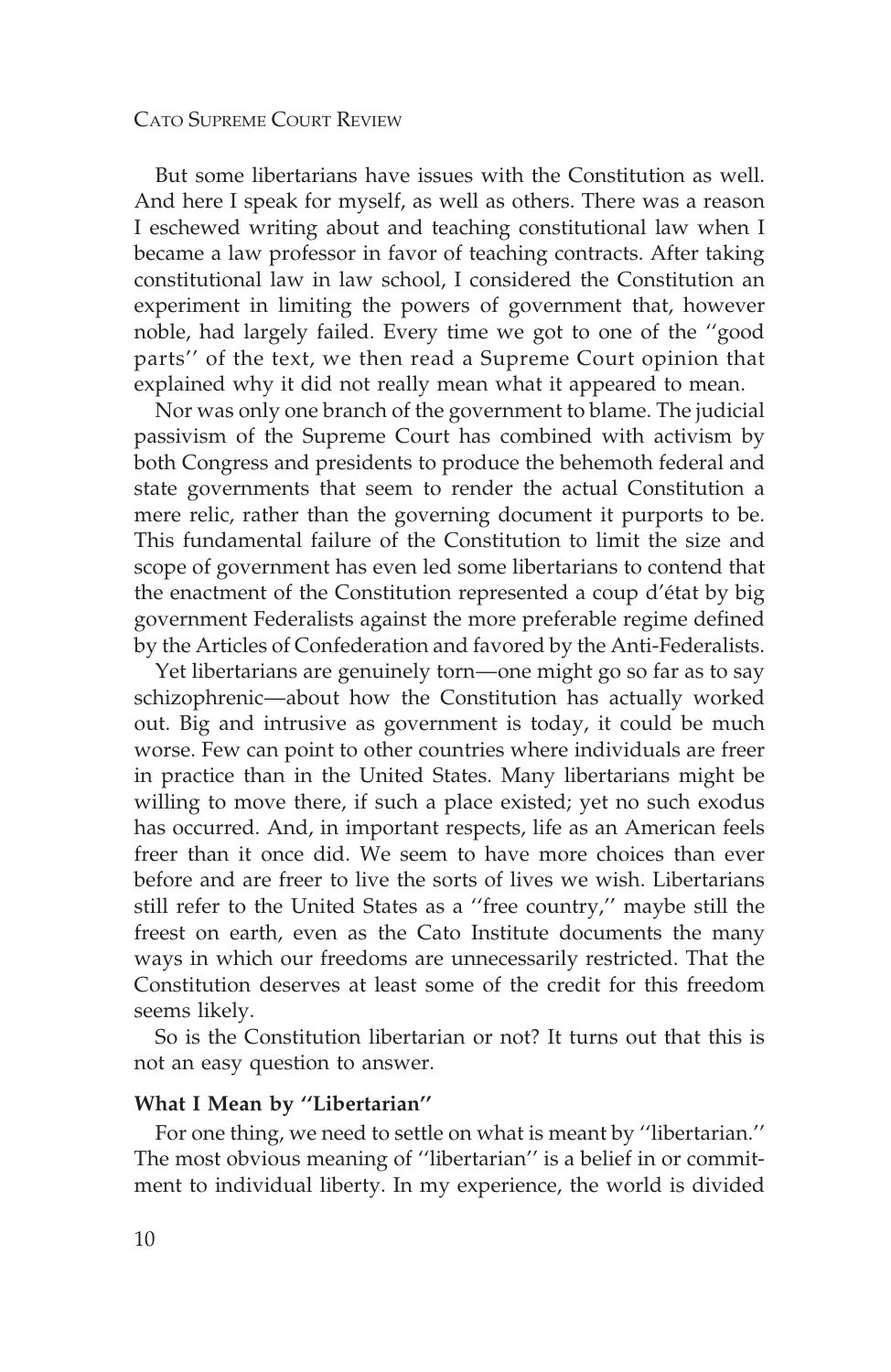between Lockeans and Hobbesians: between those for whom individual liberty is their first principle of social ordering, and those who give priority to the need for government power to provide social order and pursue social ends. Yet most Americans, like Locke himself, harbor a belief in *both* individual liberty *and* the need for government power to accomplish some ends they believe are important.

However, a general sympathy for individual liberty shared by most Americans should be distinguished from the modern political philosophy known as ''libertarianism.'' A libertarian, in this sense, favors the rigorous protection of certain individual rights that define the space within which people are free to choose how to act. These fundamental rights consist of (1) the right of *private property*, which includes the property one has in one's own person; (2) the right of *freedom of contract* by which rights are transferred by one person to another; (3) the right of *first possession*, by which property comes to be owned from an unowned state; (4) the right to *defend oneself and others* when fundamental rights are being threatened; and (5) the right to *restitution* or compensation from those who violate another's fundamental rights. $1$ 

If modern libertarianism is defined by the commitment to these rights, it is not defined by the *justifications*for this commitment. Some libertarians are consequentialists, others are deontologists, while still others adopt a compatablist approach that straddles the line between moral and consequentialist justifications. It is useful to emphasize that libertarianism is not a moral philosophy; it is a political philosophy that rests upon certain moral conclusions that can be supported in a variety of ways.<sup>2</sup>

Modern libertarianism can be viewed as a subset of classical liberalism, in the following way: All classical liberals believe in respecting and protecting these five rights, which distinguishes classical liberals from others who would deny some or all of these rights. Yet some classical liberals might add other rights to this list—such as an enforceable right to some minimum level of material support—or

<sup>&</sup>lt;sup>1</sup> See Randy E. Barnett, The Structure of Liberty: Justice and the Rule of Law (1998) (explaining how these five fundamental rights solve the pervasive social problems of knowledge, interest, and power).

<sup>&</sup>lt;sup>2</sup> See Randy E. Barnett, The Moral Foundations of Modern Libertarianism, in Varieties of Conservatism in America 51 (Peter Berkowitz, ed. 2004).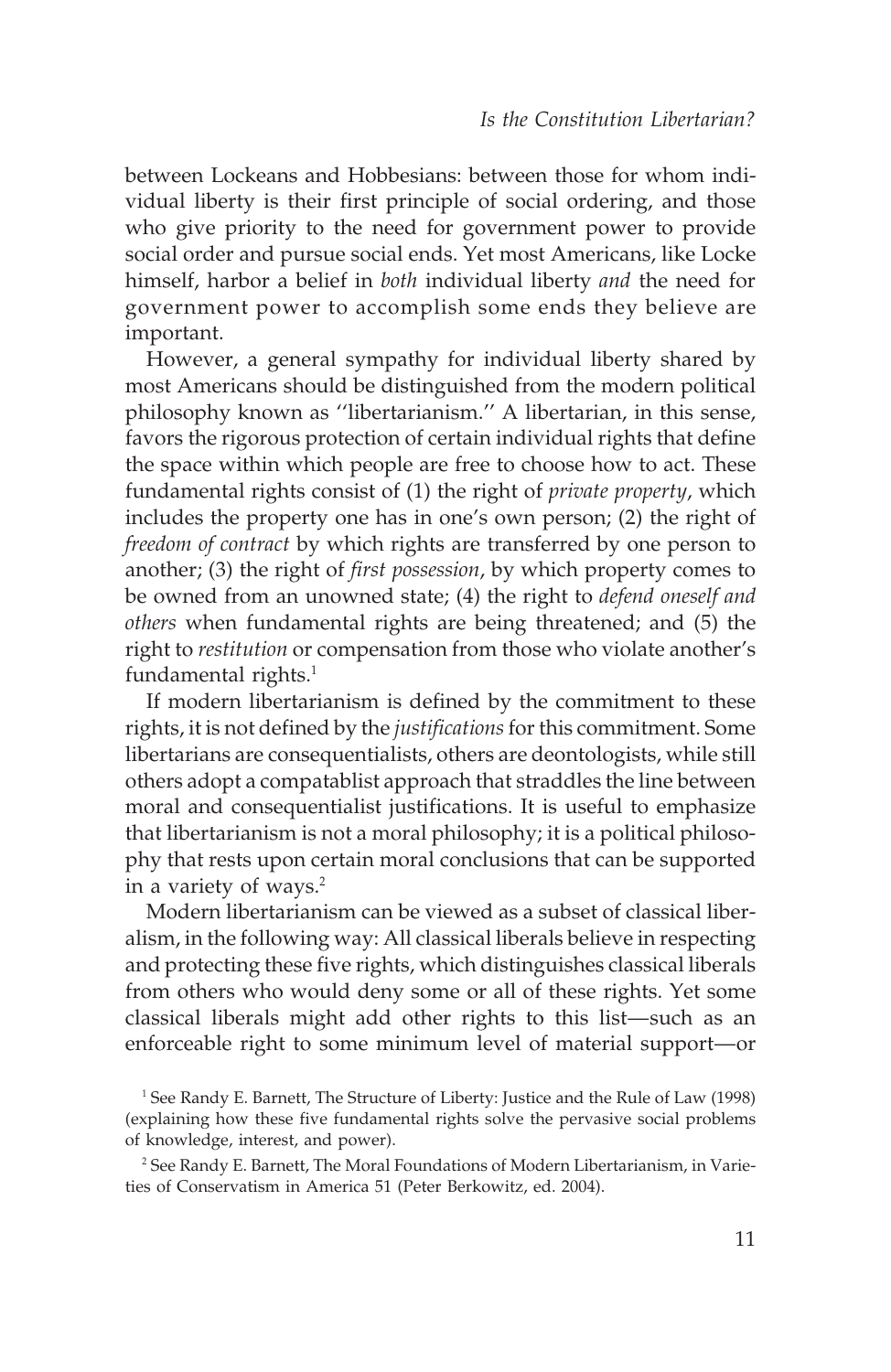might sometimes favor limiting the scope of these fundamental rights to achieve other important social objectives.

In contrast, modern libertarians are distinctive for their tendency to limit the set of fundamental rights to these five, and their reluctance ever to restrict the exercise of these rights to achieve other worthy objectives. They view these rights as ''side-constraints''3 on the pursuit of any personal and collective ends. Their working thesis is that all genuinely desirable social objectives can be achieved while respecting these rights—the more rigorously, the better. Hereafter, I will consider the degree to which the Constitution is ''libertarian'' insofar as it respects and protects the fundamental rights to which modern libertarians and classical liberals generally adhere.

### **Holmes's Denial that the Constitution Is Libertarian**

Now for some, asking whether the Constitution is libertarian in either the classical liberal or modern sense may seem completely inappropriate. In one of the most famous lines in any Supreme Court opinion, Justice Oliver Wendell Holmes Jr., in his dissent in the 1905 case of *Lochner v. New York,*<sup>4</sup> proclaimed that ''[t]he Constitution does not enact Mr. Herbert Spencer's *Social Statics*.''5 Because modern academics know so little about Spencer, and what they think they know is a distortion, Holmes's exact meaning here is not always appreciated. Holmes was not rejecting the so-called social Darwinism that has been falsely associated with Spencer. Indeed, Holmes was himself a social Darwinist, as were most political progressives of his day.

No, Holmes was referring to Spencer's ''law of equal freedom,'' the principle made so famous by Spencer that Holmes could be confident that his readers would not miss his reference. In *Social Statics*, Spencer affirmed ''that every man may claim the fullest liberty to exercise his faculties compatible with the possession of like liberty to every other man.''6 Or, in another formulation, each ''has freedom to do all that he wills provided that he infringes not

<sup>&</sup>lt;sup>3</sup> The term "side-constraints" was coined by Robert Nozick. See Robert Nozick, Anarchy, State, and Utopia 33-35 (1974).

<sup>4</sup> 198 U.S. 45 (1905).

<sup>5</sup> *Id.* at 75 (Holmes, J. dissenting).

<sup>&</sup>lt;sup>6</sup> Herbert Spencer, Social Statics: or, The Conditions essential to Happiness specified, and the First of them Developed 239 (1851).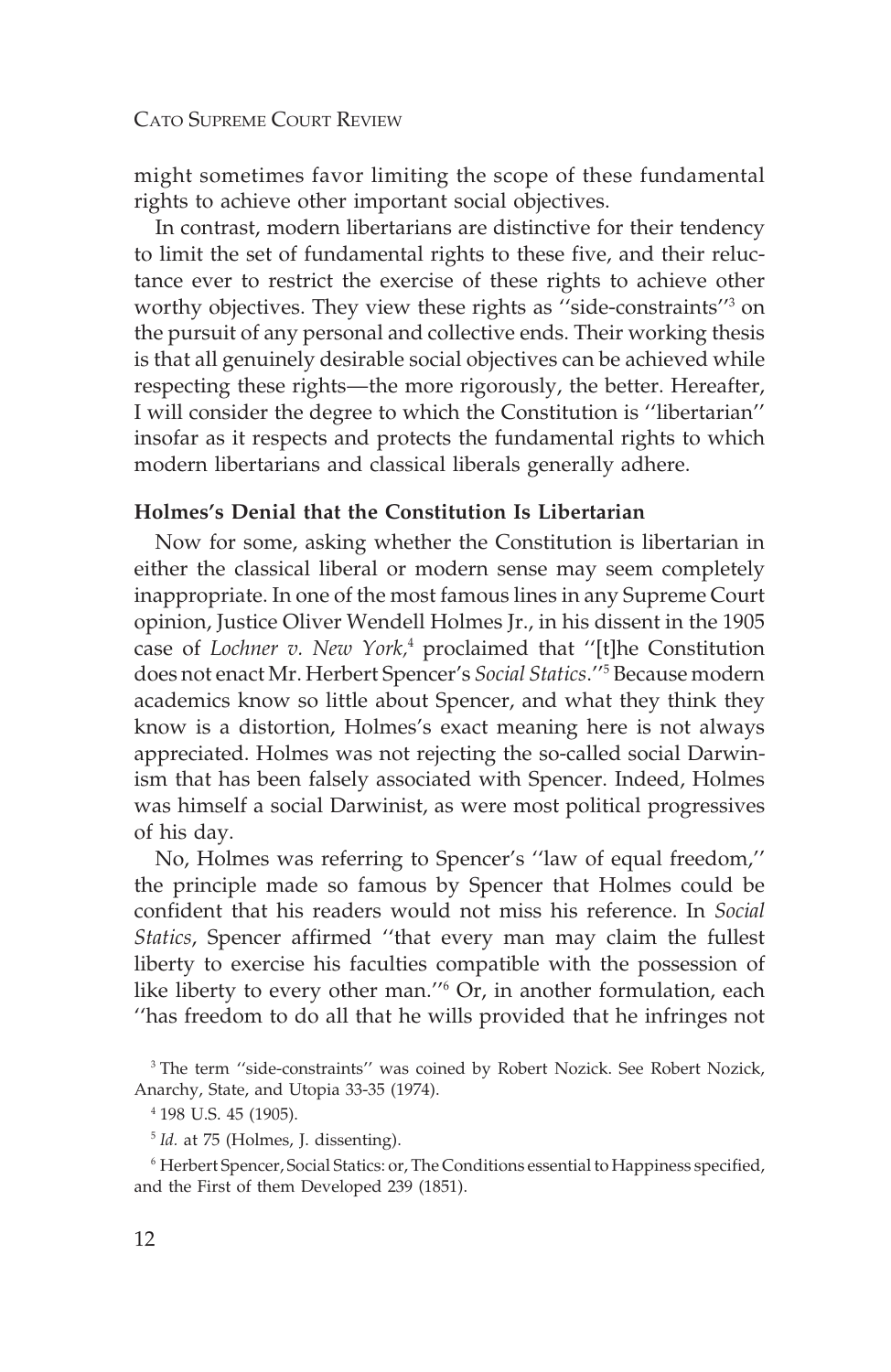the equal freedom of any other.''7 That this was Holmes's target was made clear just before his reference to Spencer when he referred to: ''The liberty of the citizen to do as he likes so long as he does not interfere with the liberty of others to do the same,'' which Holmes dismissed as ''a shibboleth for some well-known writers.''8

Holmes took on Spencer in this way because the majority opinion in *Lochner* came as close as the Supreme Court ever has to protecting a general right to liberty under the Fourteenth Amendment. In his opinion for the Court, Justice Rufus Peckham affirmed that the Constitution protected ''the right of the individual to his personal liberty, or to enter into those contracts in relation to labor which may seem to him appropriate or necessary for the support of himself and his family.''9 For this reason, ever since law school, Peckham's opinion in *Lochner* has been my favorite majority opinion in any Supreme Court case. (Justice Scalia's opinion in *District of Columbia v. Heller*<sup>10</sup> has recently become number two!)

Holmes's pithy dissent offered two influential arguments against recognizing a general constitutional right to liberty. First, he claimed that Supreme Court precedents were inconsistent with a general right to liberty. A citizen's liberty, he wrote, ''is interfered with by school laws, by the Post Office, by every state or municipal institution which takes his money for purposes thought desirable, whether he likes it or not.''11 And any constitutional right to freedom of contract was belied by previous decisions upholding vaccination laws and maximum hours laws for miners, and prohibitions on ''combinations'' and the sale of stock on margins or for future delivery.

Second, apart from precedent, Holmes offered a claim about the Constitution's meaning. ''[A] Constitution is not intended to embody a particular economic theory,'' he contended, ''whether of paternalism and the organic relation of the citizen to the State or of *laissez faire*.''12 Rather, in Holmes's view, the Constitution ''is made for people of fundamentally differing views, and the accident of our

<sup>7</sup> *Id*. at 337.

<sup>8</sup> Lochner, 198 U.S. at 75 (Holmes, J., dissenting).

<sup>9</sup> *Id*. at 56 (Peckham, J.).

<sup>&</sup>lt;sup>10</sup> 554 U.S., \_\_\_\_, 128 S.Ct. 2783 (2008).

 $11$  Lochner, 198 U.S. at 75 (Holmes, J., dissenting).

<sup>12</sup> *Id.*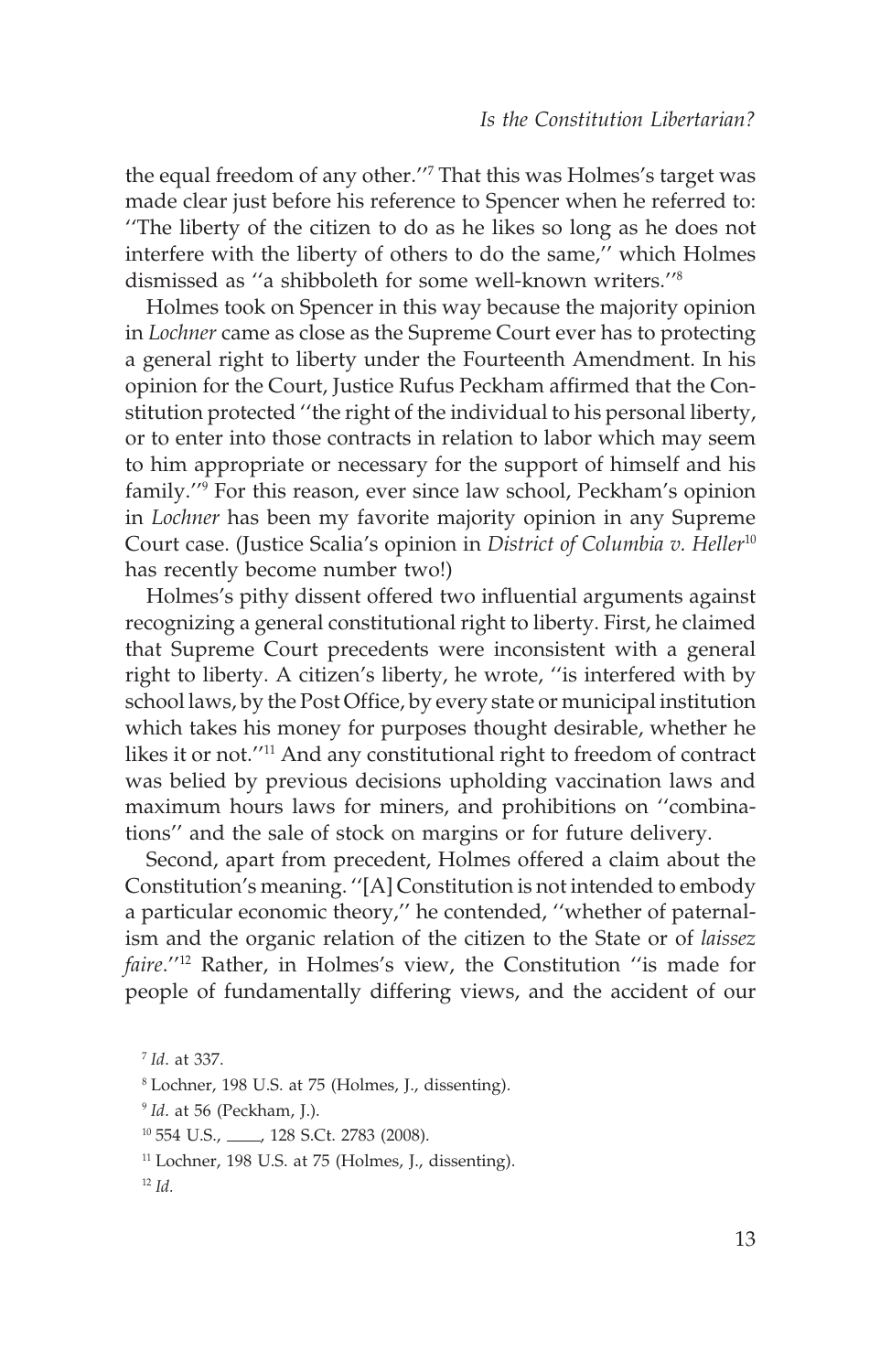finding certain opinions natural and familiar, or novel, and even shocking, ought not to conclude our judgment upon the question whether statutes embodying them conflict with the Constitution of the United States.''13

Both of these objections to a constitutional right to liberty have become deeply embedded in constitutional discourse. For example, the first of Holmes's arguments was echoed by Ronald Dworkin in his book *Taking Rights Seriously*. <sup>14</sup> Dworkin denied there was a general right to liberty on the ground that no one has a ''political right to drive up Lexington Avenue'' (which is a one-way street running downtown, not uptown).15 Holmes's second argument was echoed by John Rawls in *Political Liberalism*, when Rawls contended that, because of ''the fact of reasonable pluralism,''16 a constitution was best conceived as a second-order process for handling political disagreement in a pluralist society rather than dictating a first-order answer to political disagreements.

Yet neither objection is compelling. Holmes contended that previous decisions accepting restrictions on liberty refute the existence of a constitutional right to liberty, but this does not follow. For one thing, prior decisions may have been mistaken to uphold these restrictions on liberty. Even if correct, however, such decisions do not refute the existence of a right to liberty. Instead, they could simply be ''exceptions.'' An exception presupposes the existence of a general rule (to which it is the exception).

Law professors have long derided what they call ''slippery slope'' arguments.17 This is an objection to a particular law or ruling because it makes more likely an even more objectionable law or ruling in the future. Once you take a single step on a slippery slope, you are likely to slide all the way down. Restricting liberty in one case is likely to lead to other restrictions down the road. Law professors

<sup>13</sup> *Id.* at 76.

<sup>&</sup>lt;sup>14</sup> See Ronald Dworkin, What Rights Do We Have?, in Taking Rights Seriously 266–272 (discussing why there is ''no right to liberty'').

<sup>15</sup> *Id.* at 269.

<sup>16</sup> John Rawls, Political Liberalism 36 (1996).

<sup>&</sup>lt;sup>17</sup> See Eugene Volokh, The Mechanisms of the Slippery Slope, 116 Harv. L. Rev. 117 (2003) (examining the logic of and defending slippery slope arguments from critics).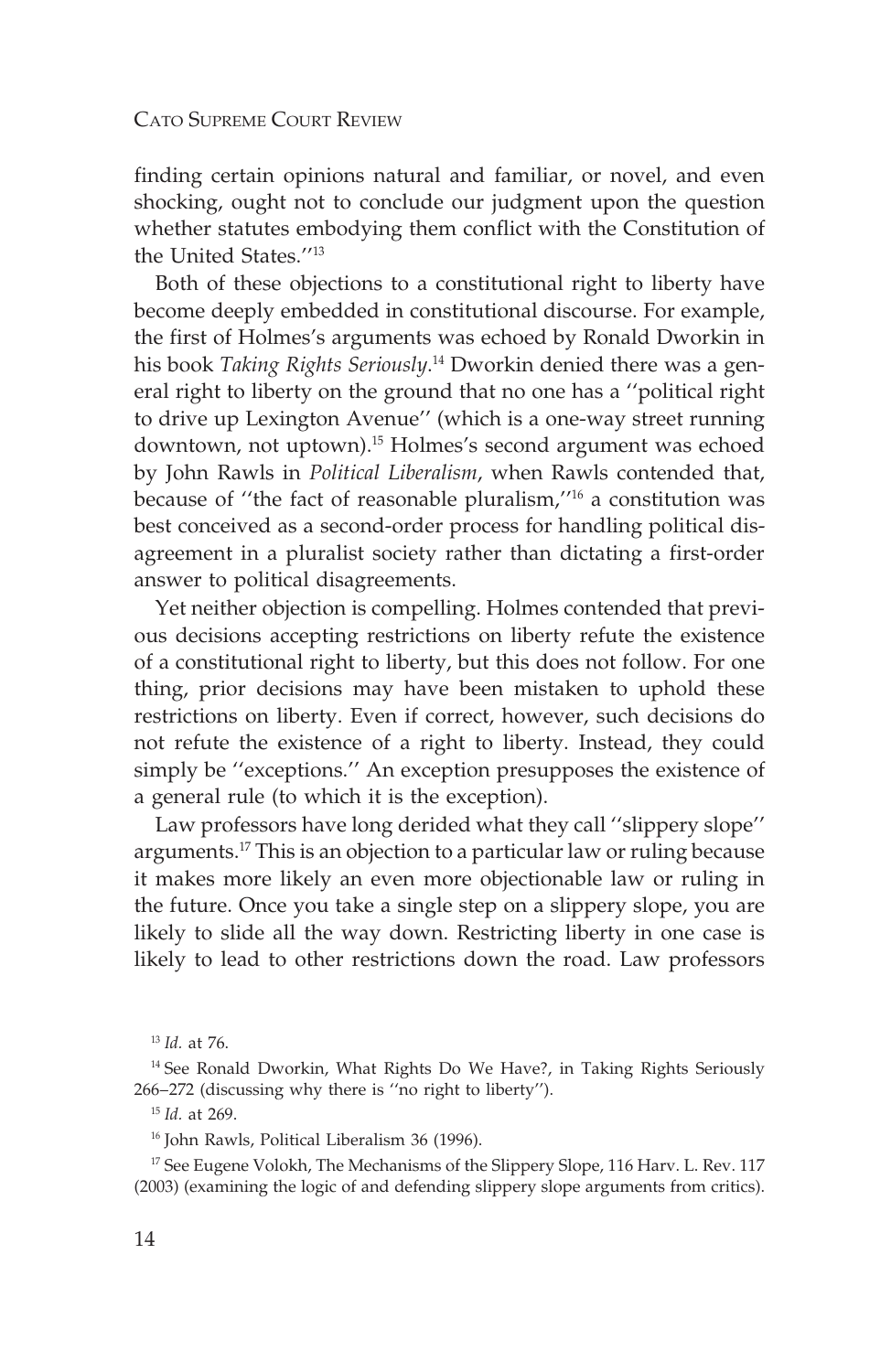respond that the law makes distinctions all the time and each decision should be made on its own merits. If you don't want to go farther in a future situation, then that is the time to make one's objection.

The wide acceptance of Holmes's use of exceptions to deny the existence of a rule, however, supports skepticism about the feasibility of making exceptions in a common-law system in which any exception is thereafter transformed into a *precedent* for more of the same. Assuming the Constitution really does protect a general right to liberty, as the majority in *Lochner* appear to have believed, perhaps it was a mistake to recognize any of the exceptions on which Holmes rested his argument. On the other hand, how can the existence of all these approved constraints on liberty be consistent with a general right of liberty? Perhaps Holmes is correct that the existence of socalled exceptions is evidence that the purported rule is unsound. At a minimum, they would seem to be precedent for upholding further restrictions on liberty.

Holmes's argument assumes that a constitutional right to liberty must be absolute to be a right. If, however, a right to liberty is viewed as presumptive rather than absolute, then the existence of "exceptions" is not a bug, it is a feature. Take, for example, the freedom of speech. In practice, this right is presumptive rather than absolute. No one thinks that the constitutionality of ''time, place, and manner'' regulations of speech refutes the existence of the right. Holmes himself repeatedly asserted a general right to freedom of speech, notwithstanding his opinion that no one has a right to falsely shout fire in a crowded theater.<sup>18</sup> That freedom of speech is a constitutional right places the burden on the government to justify its restriction as necessary and proper. It may not burden speech merely because it thinks it is a nifty idea. A court must pass upon its necessity.

Likewise, if a general right to liberty is conceived as a ''presumption of liberty,''19 this does not automatically render all restrictions on actions unconstitutional. It merely means that, as with speech, any restriction on other types of conduct must be justified. The type

<sup>18</sup> See Schenck v. United States, 249 U.S. 47, 52 (1919) (Holmes, J.) (''The most stringent protection of free speech would not protect a man falsely shouting fire in a theater and causing a panic.'').

<sup>&</sup>lt;sup>19</sup> See generally Randy E. Barnett, Restoring the Lost Constitution: The Presumption of Liberty (2004).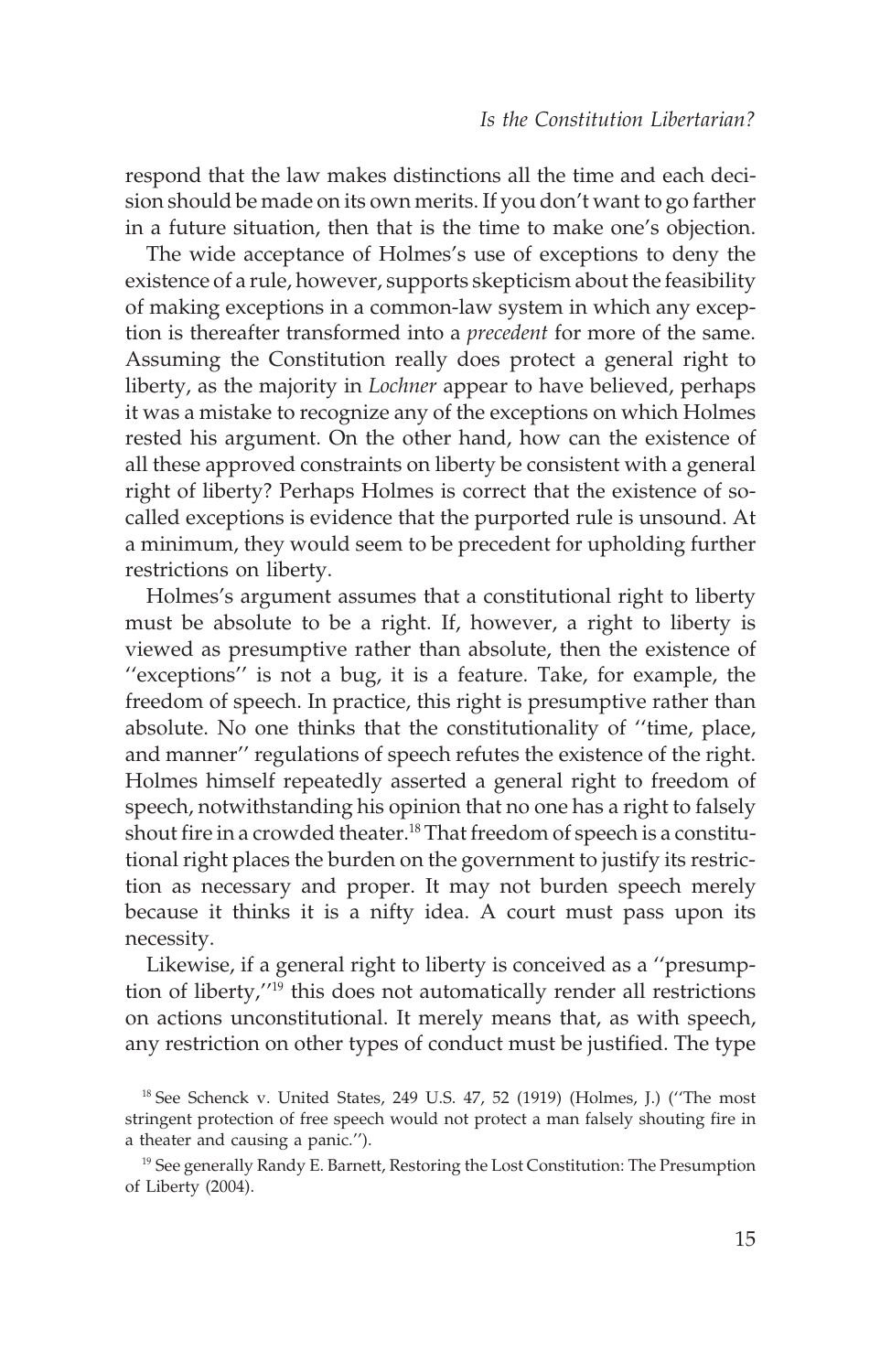of justification will vary depending on whether a law is a prohibition of wrongful conduct or a regulation of rightful conduct.

Prohibiting wrongful conduct is perfectly consistent with a right to liberty. By ''wrongful,'' I mean conduct that violates the rights of others.20 As Spencer's law of equal freedom maintains, no one has the rightful liberty to violate the equal rights of others. The prohibition of wrongful acts constitutes a protection of the rightful liberty of others, rather than an infringement on the liberty of the wrongdoer. One has no right to do wrong to another.

Nor are all legal regulations of rightful conduct inconsistent with a general right to liberty. A ''regulation'' is a law that specifies *how* a liberty may be exercised. It takes the form, ''If you want to do X make a contract, carry a gun, drive a car—then here is how you do it.'' Legal regulations are consistent with liberty because the fundamental rights that define liberty are too abstract to be applied directly to all but the simplest of cases. For example, what constitutes a sufficient provocation to justify self-defense? What constitutes consent to a contract? How do we measure damages for breaches of contracts or torts? Rules of law are needed to answer these and countless other such questions. As Locke observed, in the state of nature: ''There wants an established, settled, known law, received and allowed by common consent to be the standard of right and wrong, and the common measure to decide all controversies between them. . . .''21

Whether a particular regulation is consistent with liberty depends on the justification offered on its behalf. Regulations are not inimical to liberty if they coordinate individual conduct as do, for example, traffic regulations mandating driving on one side of the street or the other. They may also be consistent with liberty if they prevent irreparable tortious accidents before they occur, as speed limits do. True, you could sue someone for negligently driving too fast after he crashes into you, but given the bodily harm caused by an accident, it might be better to reduce incidents of negligence by specifying in advance how fast one should drive on a particular stretch of road.

<sup>20</sup> As I am using the term, ''wrongful'' or *unjust* conduct that violates the rights of others is a subset of ''bad'' or *immoral* conduct that may or may not be rights violating.

<sup>&</sup>lt;sup>21</sup> John Locke, Second Treatise of Government, ch. IX, § 124.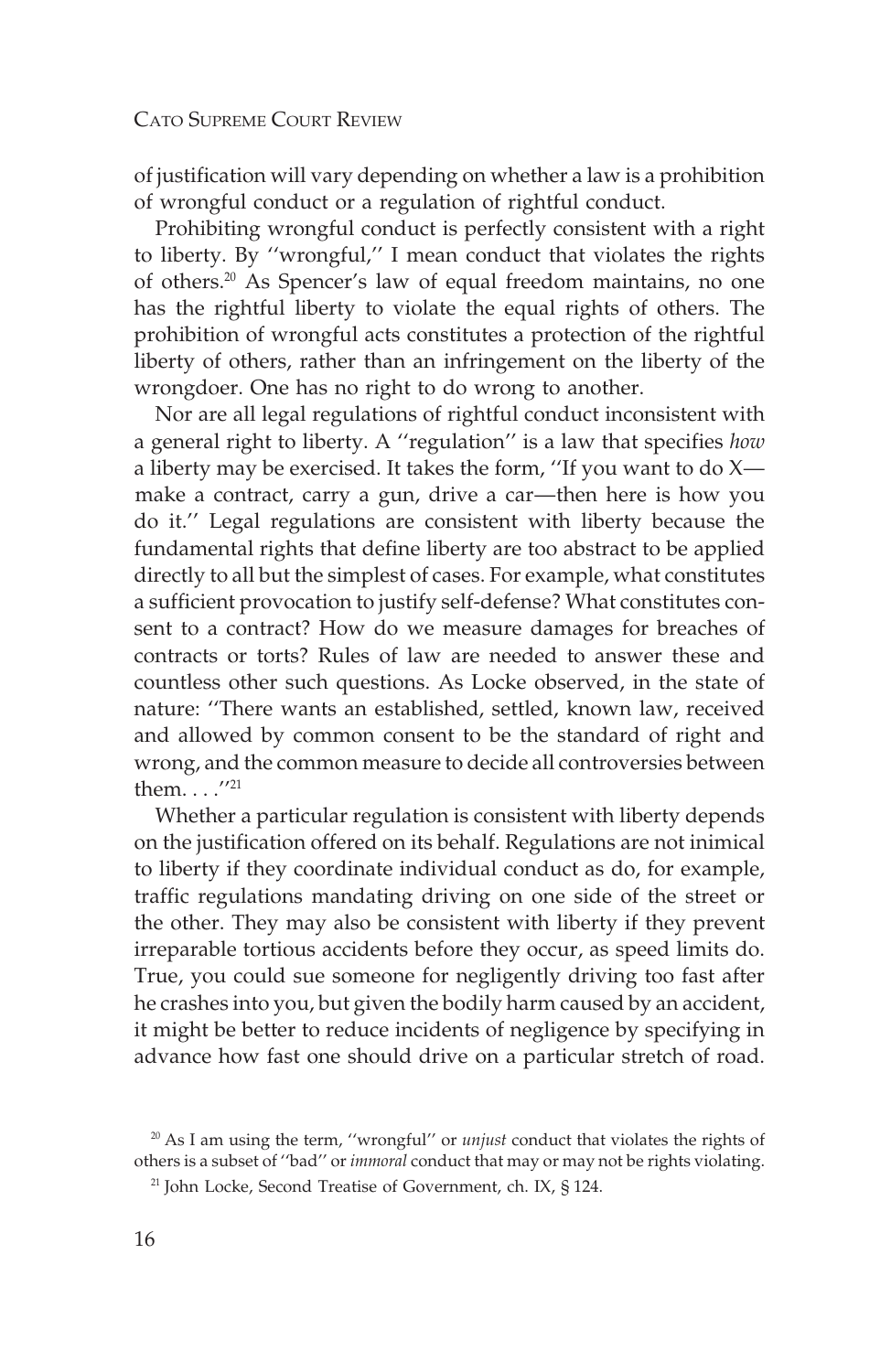Although many libertarians object to government ownership of highways, no libertarian objects in principle to a highway owner regulating its use to enhance the speed and safety of driving. Similarly, contract law is a body of rules regulating the making and enforcing of agreements, and libertarians are not opposed to contract law.

For libertarians, the issue is often not whether conduct should be regulated but who should regulate, the government or property owners? Property owners typically have greater incentives for more efficient regulations than government. And, even where this is not the case, the fact that governments typically exert ownership powers over all the streets, sidewalks, and parks in a given territory makes their regulatory powers far more susceptible to abuse.

A law restricting conduct is consistent with a right to liberty, therefore, if it is *prohibiting wrongful* acts that violate the rights of others or *regulating rightful* acts in such a way as to coordinate conduct or prevent the violation of rights that might accidentally occur. A law is inconsistent with liberty if it is either prohibiting rightful acts, or regulating unnecessarily or improperly. A regulation is improper when it imposes an undue burden on rightful conduct, or when its justification is merely a pretext for restricting a liberty of which others disapprove. And one way of identifying a regulation as pretextual is to assess whether the regulatory means it employs do not effectively fit its purported health and safety ends.

Here is how the majority in *Lochner* distinguished a constitutional exercise of the police power from an unconstitutional restraint on liberty:

In every case that comes before this court, therefore, where legislation of this character is concerned, and where the protection of the Federal Constitution is sought, the question necessarily arises: Is this a fair, reasonable and appropriate exercise of the police power of the state, or is it an unreasonable, unnecessary and arbitrary interference with the right of the individual to his personal liberty, or to enter into those contracts in relation to labor which may seem to him appropriate or necessary for the support of himself and his family?<sup>22</sup>

<sup>22</sup> 198 U.S. at 56 (Peckham, J.).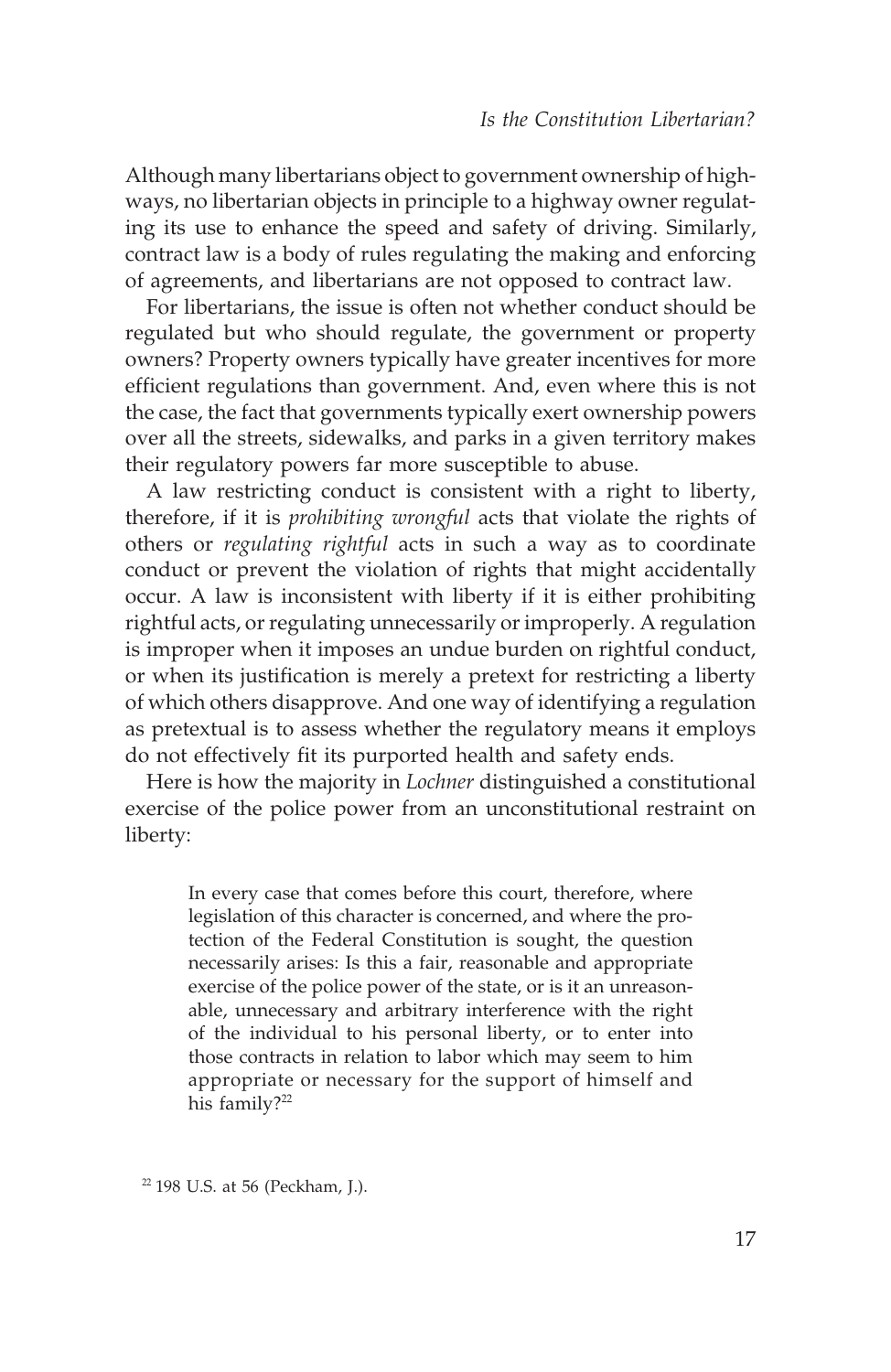#### CATO SUPREME COURT REVIEW

We may conclude from all this that, if a general right to liberty is presumptive, not absolute, and if the presumption may be rebutted by a showing that a law is prohibiting wrongful or properly regulating rightful acts, then the fact that regulations of liberty have been upheld as constitutional is no evidence that the general constitutional right to liberty does not exist. It may merely be a sign that the government has met its properly defined burden of proof.

But does the Constitution protect a general right to liberty of this type? This brings us to the second of Holmes's objections: that the Constitution does not ''embody a particular economic theory, whether of paternalism and the organic relation of the citizen to the State or of *laissez faire*,"<sup>23</sup> or the modern version of this argument that the Constitution establishes second-order decision mechanisms by which first-order political disagreements are hashed out. In *Lochner*, who was right about the Constitution, the majority or Holmes? The answer depends on what the Constitution means, and to figure this out requires a method of constitutional interpretation.

## **Originalism and Liberty**

As a political philosophy, libertarianism does not specify how the Constitution should be interpreted. Should a libertarian simply favor any interpretation of the text that enhances liberty? I think not. The Constitution is the law that governs those who govern us. That those who govern may be restrained in the exercise of their power, it was put in writing. As John Marshall explained in *Marbury v. Madison*, ''the powers of the legislature are defined and limited; and that those limits may not be mistaken, or forgotten, the constitution is written.''24 A written constitution performs this restraining function because it has a semantic meaning that is independent of the desires of those who are called to interpret it.

This implication of a written constitution was clearly identified by Lysander Spooner, one of America's earliest constitutional theorists. In his 1847 book, *The Unconstitutionality of Slavery*, Spooner observed:

[T]he constitution, *of itself, independently of the actual intentions of the people*, expresses some certain fixed, definite, and legal

<sup>23</sup> *Id*. at 75 (Holmes, J. dissenting).

<sup>24</sup> Marbury v. Madison, 5 U.S. 137, 176 (1803) (Marshall, C.J.)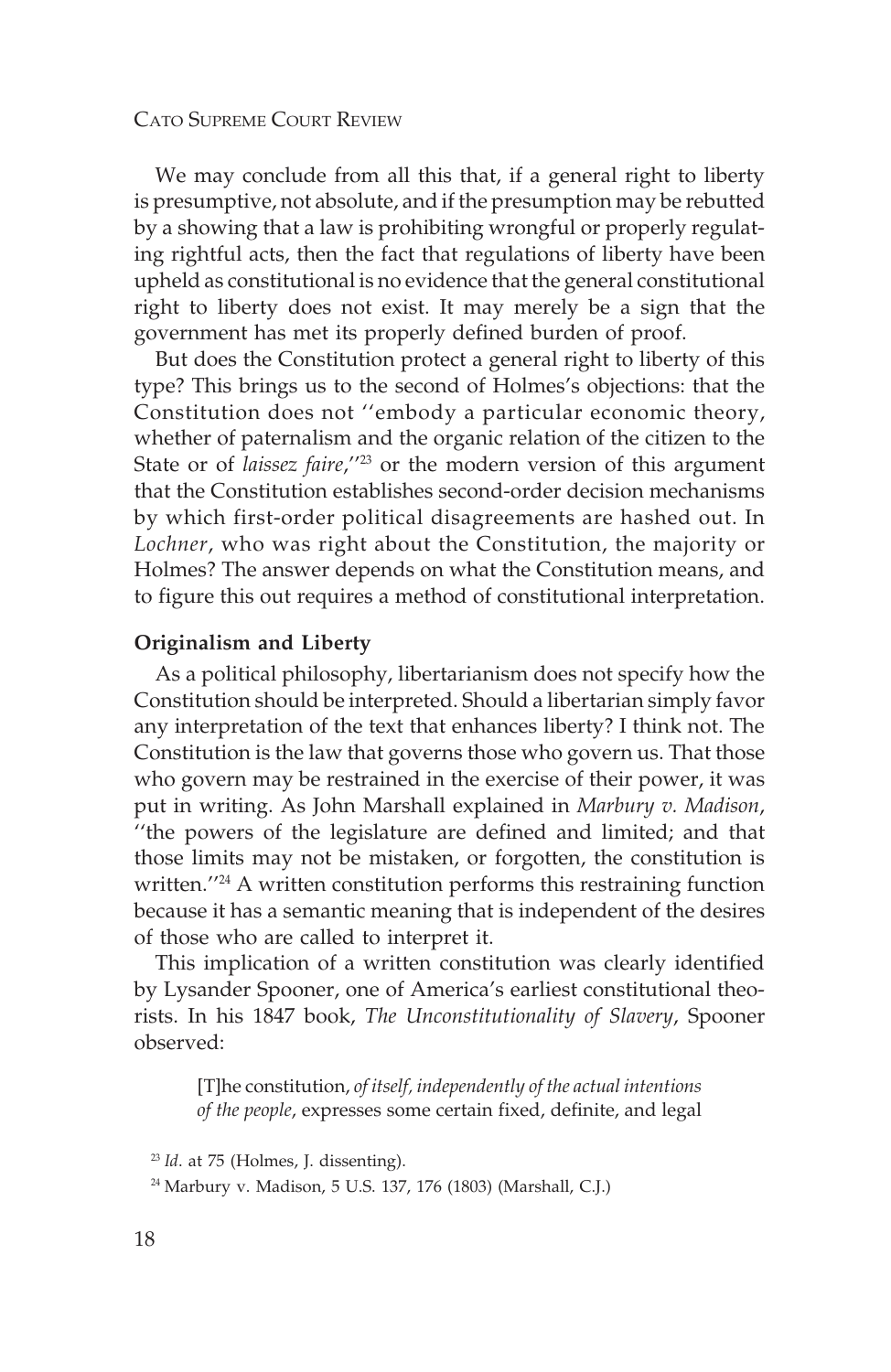intentions; else the people themselves would express no intentions by agreeing to it. The instrument would, in fact, contain nothing that the people *could* agree to. Agreeing to an instrument that had no meaning *of its own*, would only be agreeing to nothing.25

In other words, the meaning of a written constitution is the semantic meaning of its words in context.26 We adopt a written constitution because it has a semantic meaning that defines the limits of the powers of those who govern, and thereby helps keep these powers within proper bounds. And we adhere to the semantic meaning at the time of enactment because a written constitution would fail to perform its purpose if legislatures, executives, or courts could, whether alone or in combination, alter the meaning of these constraints on their powers.<sup>27</sup> The name we use today to describe this approach to constitutional interpretation is ''original public meaning originalism,'' or ''originalism'' for short. An originalist is simply a person who believes that the semantic meaning of the Constitution must be followed until it is properly changed.

But there is a limit to the guidance provided by the original public meaning of the Constitution. Often the text is specific enough to be applied directly to most controversies it was meant to govern. For example, each state is to have two senators, and the president is to be 35 years of age. These are the provisions of the Constitution that are not usually disputed or litigated. But other provisions of the text are more general or vague.

The Eighth Amendment bans ''cruel and unusual'' punishments, not specific types of punishment; it also bans ''excessive'' bail and fines, not a specific sum of money. The Fourth Amendment bans ''unreasonable'' searches and seizures, and the Fifth and Fourteenth Amendments require the ''due'' process of law. Even seemingly more specific provisions, such as the prohibition on laws ''abridging

<sup>&</sup>lt;sup>25</sup> Lysander Spooner, The Unconstitutionality of Slavery 222 (rev. ed. 1860) (emphasis added). Part I of this work was published 1845. The quoted passage comes from Part II, which first appeared in 1847.

<sup>&</sup>lt;sup>26</sup> See Lawrence B. Solum, Semantic Originalism, (July 2, 2008), Illinois Public Law Research Paper No. 07-24. Available at SSRN: http://ssrn.com/abstract=1120244.

<sup>27</sup> See Barnett, *supra* note 19, at 89–117.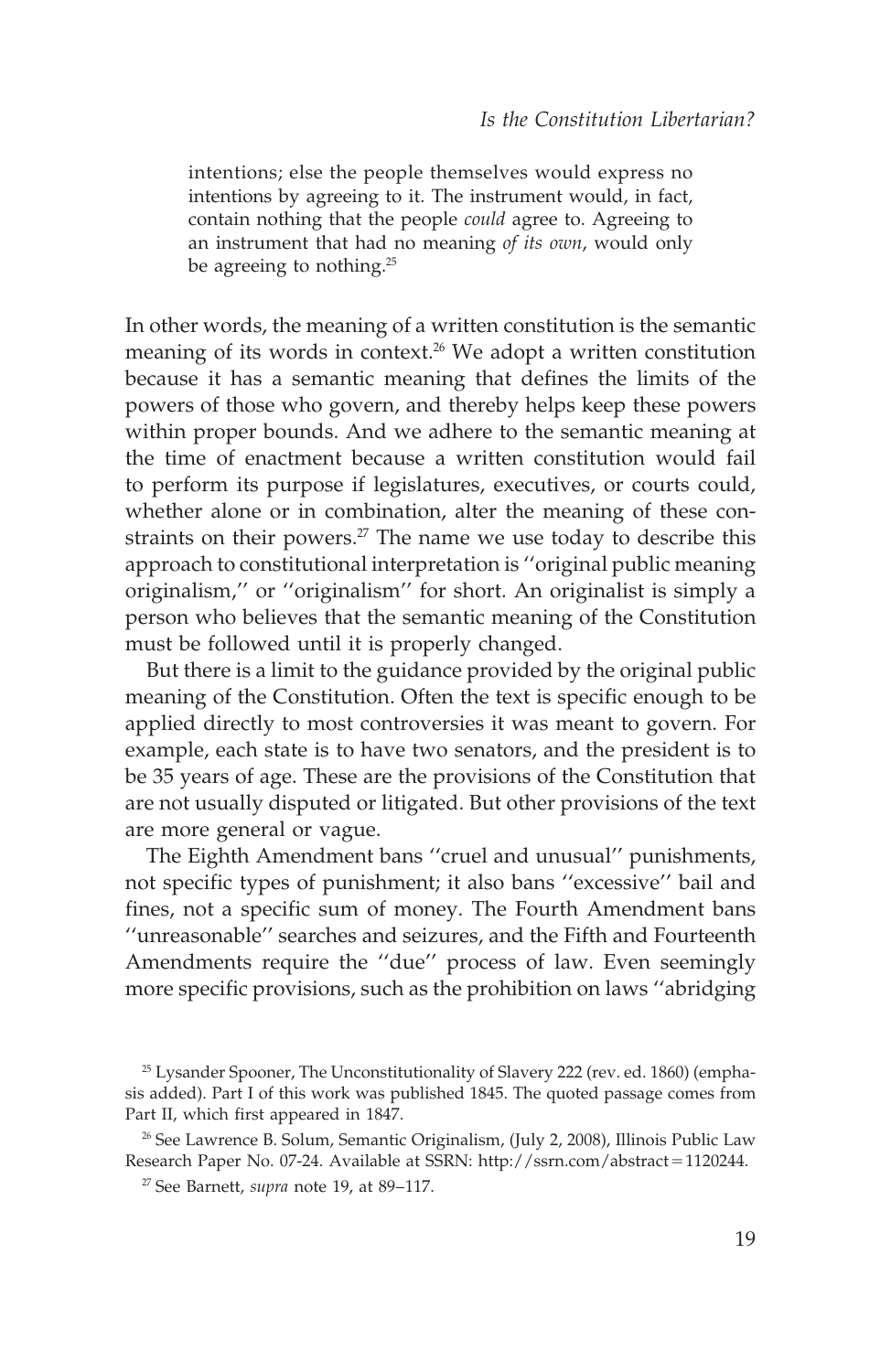the freedom of speech'' require further specification of what constitutes ''speech'' given changing technology and what constitutes an ''abridgment.''

That the original meaning of provisions like these are vague does not mean that they provide no guidance at all. For one thing there are core or paradigm cases to which they clearly apply, and peripheral cases to which they clearly do not. A text is vague when it is unclear whether a borderline case is included or excluded by its meaning. In this situation, the original meaning of the text must be supplemented. Constitutional interpretation is the activity of identifying the original meaning of the text; constitutional construction is the activity of supplementation when the meaning is too vague to settle a dispute.<sup>28</sup>

This does not entail that constitutional construction is an entirely open-ended affair. A construction of the text that violated the original public meaning would be improper. You can think of constitutional interpretation as providing a frame within which choices must be made; but any choices that are outside the frame are unconstitutional.

Let me illustrate this by the Second Amendment, the original public meaning of which the Court in *Heller* correctly found to protect an individual right. Given that the D.C. statute prohibited the exercise of this right, it was a paradigm case of a statute that ''infringed'' the Second Amendment ''right of the people to keep and bear Arms.'' But what about laws that regulate rather than prohibit the exercise of this right? Suppose a law allows the concealed carrying of a firearm, but only by those adults who take an approved firearms safety course: Is this regulation reasonable? Because whatever answer to this question is given will not be deduced directly from the original meaning of the Second Amendment, a construction of the Constitution in addition to an interpretation is required.

How constitutional construction should be done is a bigger issue than I can address here, so let me simply summarize the conclusion I defend in *Restoring the Lost Constitution*: constitutional construction

<sup>28</sup> See Barnett, *supra* note 19, at 118–130. Constitutional construction is also needed when the original meaning of the text is irreducibly ambiguous in the sense that its words in context have multiple meanings and evidence is insufficient to establish a unique original semantic meaning. See Solum, *supra* note 26; Randy E. Barnett, The Misconceived Assumption About Constitutional Assumptions, 103 Nw. U.L. Rev. 615 (2009).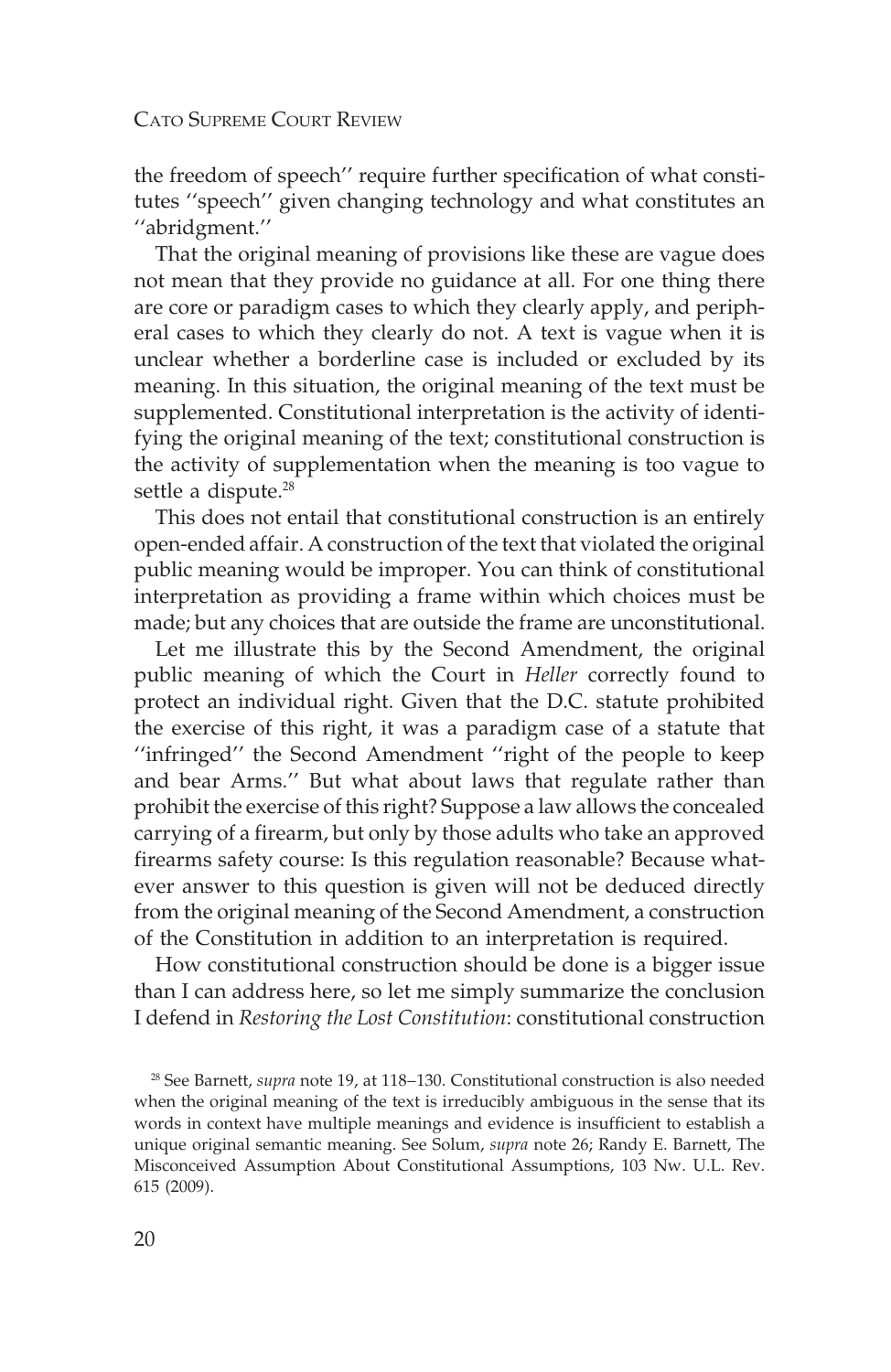should be done in such a manner as to enhance the legitimacy of the Constitution.29 By ''legitimacy'' I mean whatever quality makes the Constitution binding.

How people construe vagueness in the text will often depend on what they believe makes the Constitution legitimate. Some believe that the legitimacy of the Constitution rests on the original consent of the people. Others think its legitimacy rests on the consent of the people today.

I agree with Lysander Spooner that both original and contemporary consent is a fiction.<sup>30</sup> Laws enacted pursuant to the Constitution are imposed on those who do not consent to it, every bit as much as they are applied to those who do. If so, a constitution is legitimate, only if it provides adequate assurances that the laws it imposes on nonconsenting persons do not violate their rights and are necessary to protect the rights of others. When the text is too vague to resolve a dispute, the text should be construed to ensure that the rights retained by the people are not being denied or disparaged.

## **What the Constitution Says**

With this analysis in mind, we are now in a position to refine the question, ''Is the Constitution Libertarian?'' to this: ''Does the original meaning of the Constitution, as amended, respect and protect the fundamental individual rights that define the core of both classical liberalism and modern libertarianism?'' To assess this, we must now briefly examine the original meaning of what the Constitution says and how it may fairly be construed.

Except for the prohibition of involuntary servitude in the Thirteenth Amendment, the Constitution does not apply directly to the people. Instead it creates a process by which laws are made, applied, and enforced. So when asking whether the Constitution is ''libertarian,'' we are really asking whether the laws that are applied to and enforced against particular persons pursuant to the Constitution respect their fundamental rights.

*The Original Constitution*. The original Constitution protected the rights to life, liberty, and property against infringement by the federal government in two ways. First and foremost, Congress was not

<sup>29</sup> See Barnett, *supra* note 19, at 32–52, 125–28.

<sup>30</sup> See *id*. at 11–31; Lysander Spooner, No Treason VI: The Constitution of No Authority (1870).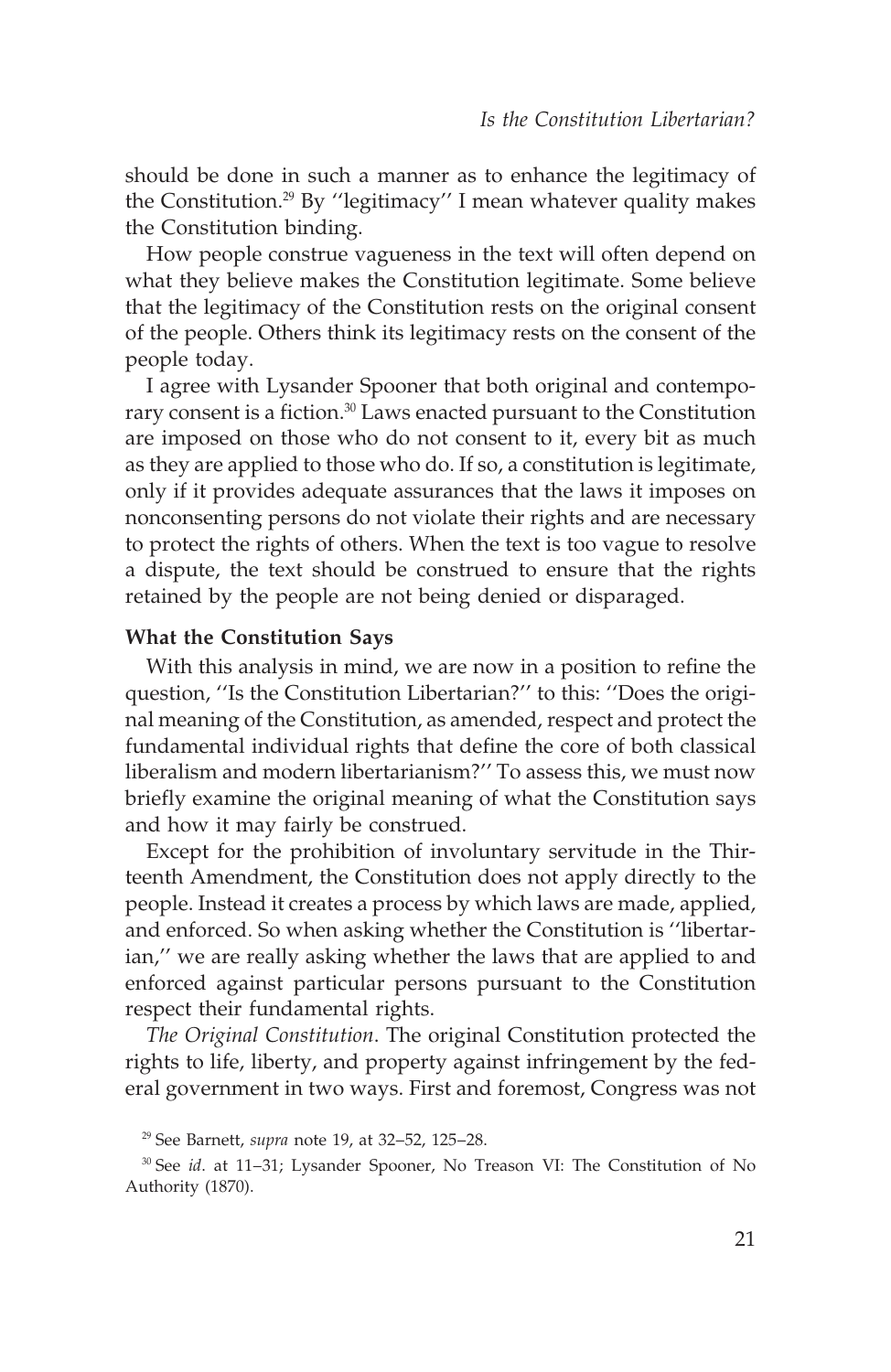given a general legislative power but only those legislative powers ''herein granted,''31 referring to those powers enumerated in Article I, section 8. It is striking how these powers avoid expressly restricting the rightful exercise of liberty. The power ''to raise and support Armies''32 does not include an express power of conscription, which would interfere with the property one has in one's own person. The power to establish the post office does not expressly claim a power to make the government post office a monopoly,<sup>33</sup> which would interfere with the freedom of contract of those who wish to contract with a private mail company of the sort founded by Lysander Spooner. (By contrast, the Articles of Confederation *did* accord the power in Congress to establish a postal monopoly.34)

There are only three powers that might be construed as restricting the rightful exercise of liberty. First is the Necessary and Proper Clause granting Congress the power ''to make all laws which shall be necessary and proper for carrying into Execution''35 its other powers. Even here, a law must not only be necessary, it must also be *proper*, which suggests that a law that violates the rights retained by the people might well be improper.

Second, is the power of Congress ''to promote the Progress of Science and useful Arts, by securing for limited Times to Authors and Inventors the exclusive Right to their respective Writings and Discoveries.''36 Libertarians are divided about whether granting patents or copyrights to some violates the rights of others. But even this provision does not mandate the creation of a patent or copyright system; it merely allows Congress to do so if it chooses.

 $31$  U.S. Const. art. I, § 1 ("All legislative Powers herein granted shall be vested in a Congress of the United States'').

<sup>33</sup> U.S. Const. art. I, § 8 (''The Congress shall have power . . . To establish Post Offices and post Roads'').

<sup>34</sup> See Art. of Confederation art. IX ("The United States in Congress assembled shall also have the sole and exclusive right and power of . . . establishing or regulating post offices from one State to another, throughout all the United States, and exacting such postage on the papers passing through the same as may be requisite to defray the expenses of the said office. . . .'').

<sup>35</sup> U.S. Const. art. I, § 8.

<sup>32</sup> U.S. Const. art. I, § 8.

<sup>36</sup> *Id.*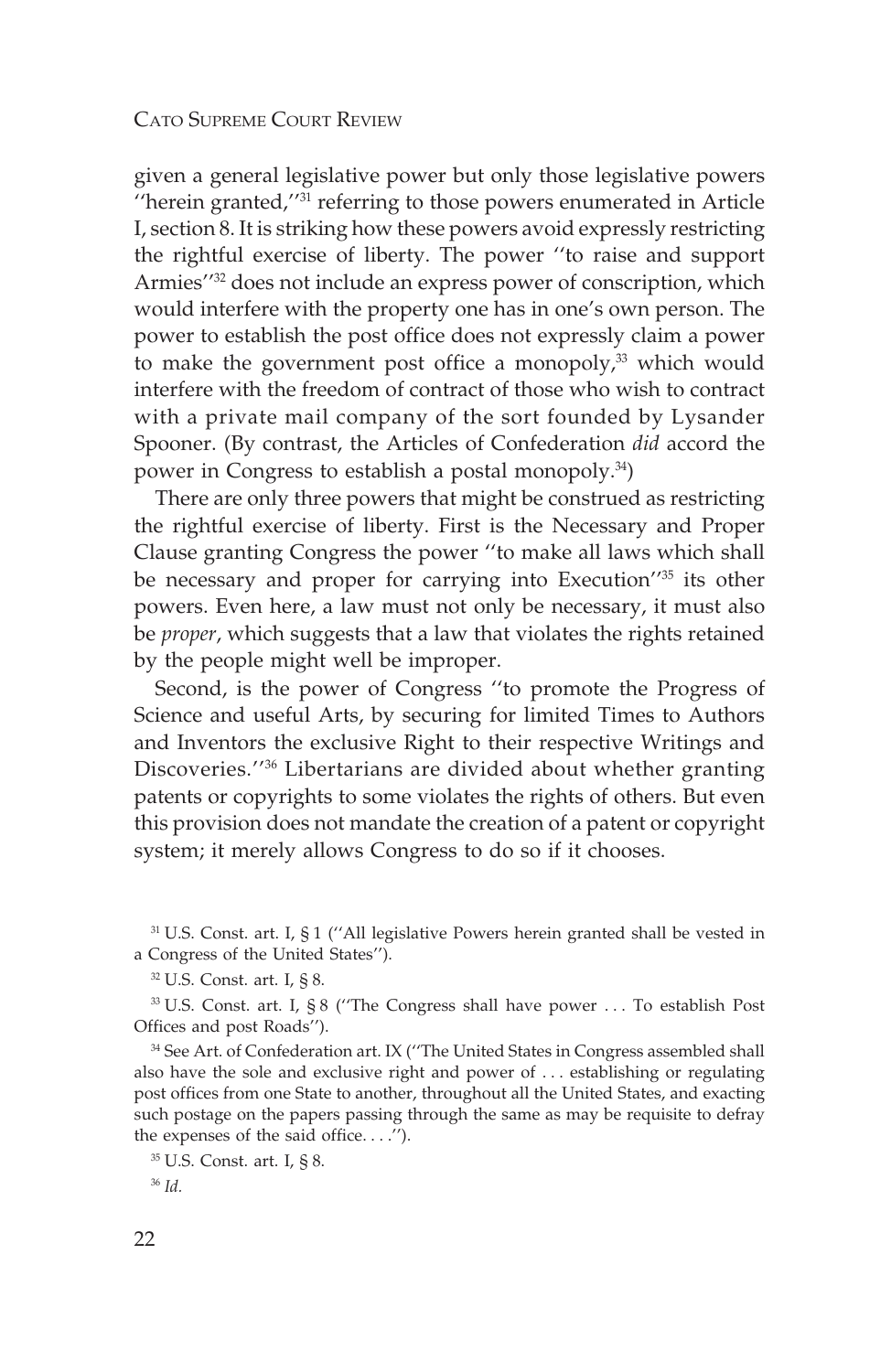Finally, I leave aside the question of whether the power ''To lay and collect Taxes, Duties, Imposts and Excises''37 is a violation of fundamental rights. This is a more complex issue than I can tackle here. Whether or not a general tax violates the fundamental right to property, however, it does not restrict liberty in the same way that a prohibition or regulation does. Compare the impact of conscription on a person's liberty as compared with imposing a tax to pay others to enlist in the military.

Of course, the Supreme Court has upheld countless federal laws restricting liberty, primarily under the power of Congress ''To regulate Commerce . . . among the several States''38 combined with an open-ended reading of the Necessary and Proper Clause. Further it has upheld the power of Congress to spend tax revenue for purposes other than ''for carrying into execution'' its enumerated powers, thereby exceeding the scope of the Necessary and Proper Clause. This shows only that, with respect to federal power, the text of the original Constitution is far more libertarian than the redacted constitution enforced by the Supreme Court.

But the original Constitution is not all we have.

*The Amendments to the Constitution*. Two years after its enactment, the Constitution was amended by the Bill of Rights. These 10 amendments included several express guarantees of such liberties as the freedom of speech, press, assembly, and the right to keep and bear arms. The Bill of Rights barred takings for public use without just compensation. It also provided additional procedural assurances that the laws would be applied accurately and fairly to particular individuals.

All of the rights enumerated in the Bill of Rights are consistent with modern libertarian political philosophy. And to this list of rights was added the Ninth Amendment that said, ''The enumeration in the Constitution of certain rights shall not be construed to deny or disparage others retained by the people.'' In this way, even liberty rights that were not listed were given express constitutional protection.39 Finally, the Tenth Amendment reaffirmed that Congress could

<sup>37</sup> *Id.*

<sup>38</sup> *Id.*

<sup>39</sup> See Randy E. Barnett, The Ninth Amendment: It Means What It Says, 85 Tex. L. Rev. 1 (2006).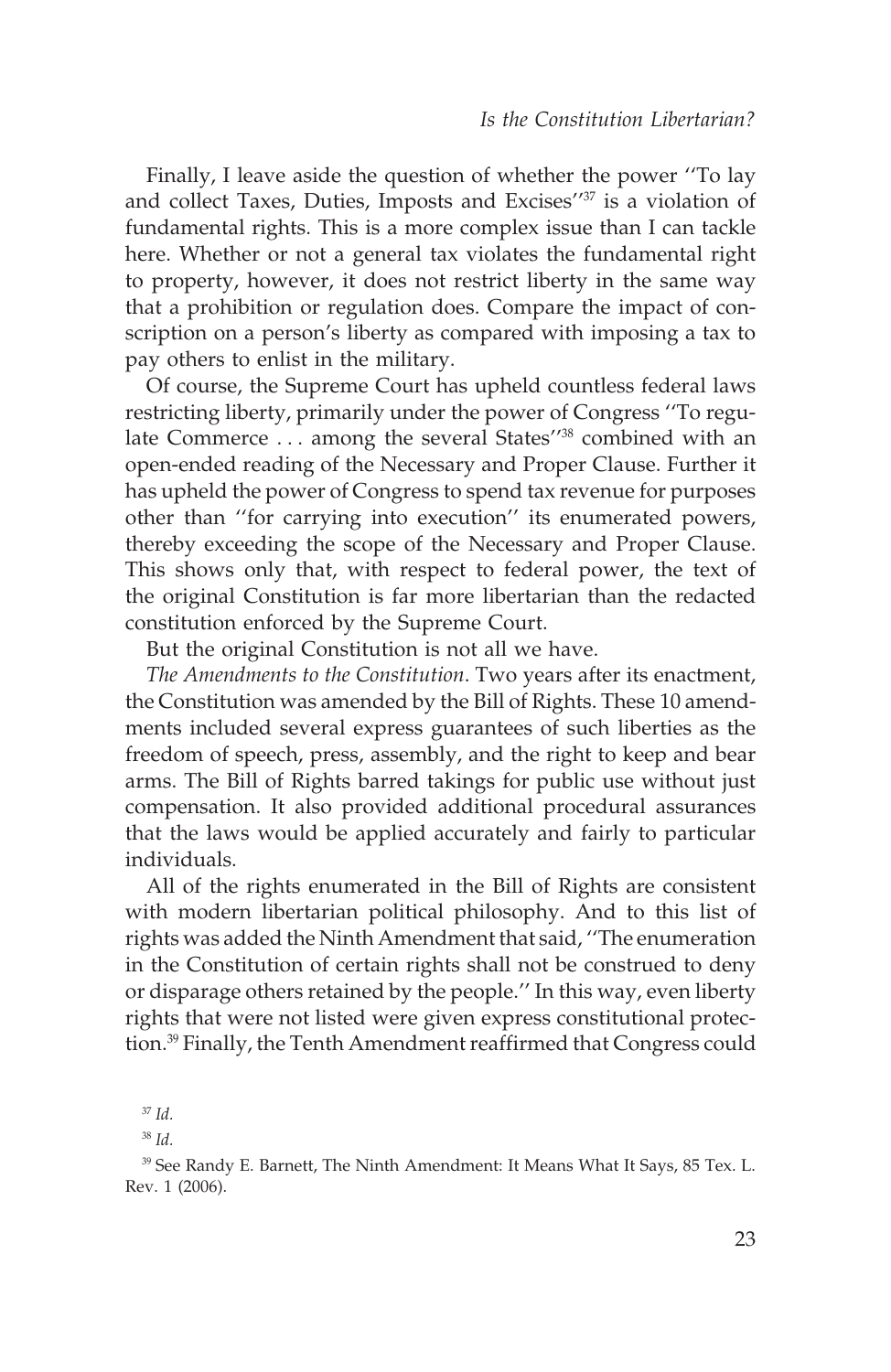exercise only those powers to which it was delegated ''by this Constitution.''

Despite the efforts of James Madison, the first 10 amendments restricted only federal power—or so the Supreme Court held in *Barron v. Baltimore*. <sup>40</sup> States retained their virtually unlimited powers to restrict the liberties of their residents, subject only to their own constitutions as interpreted by their own courts. And the Eleventh Amendment further expanded state powers by rendering them immune from suits in federal court by citizens of other states.

Article I, section 9 of the original Constitution placed some restrictions on the power of state governments, but these constraints were few. So great were their reserved powers that states could sanction the enslavement of some persons within their jurisdiction. And, unless one accepts the interpretive claims of such abolitionists as Lysander Spooner, William Goodell, Gerrit Smith, Joel Tiffany, and Frederick Douglass, the original Constitution also protected slavery by mandating the return of runaway slaves who managed to escape to free states. Because it allowed states to violate the rights of their citizens with near impunity, the original Constitution was deeply flawed from a libertarian perspective. Fortunately, it has been amended in ways that made it more libertarian.

While the Thirteenth Amendment's ban on involuntary servitude expanded the Constitution's protection of individual liberty against abuses by states, it was the Fourteenth Amendment that radically altered the federalism of the original Constitution. After the Fourteenth Amendment, Congress and the courts could invalidate state laws that ''abridge[d] the privileges or immunities of citizens of the United States.'' The original meaning of ''privileges or immunities'' included the same natural rights retained by the people to which the Ninth Amendment referred, but also the additional enumerated rights contained in the Bill of Rights.41 The Fourteenth Amendment's Due Process Clause required that any deprivation of the fundamental rights to life, liberty, or property be authorized by a valid state "law" and placed a federal check on the procedures by which such laws are applied to particular persons. The Equal Protection Clause

<sup>40</sup> See Barron v. Mayor of Baltimore, 32 U.S. (7 Pet.) 243 (1833).

<sup>41</sup> See Barnett, *supra* note 19, at 60–68.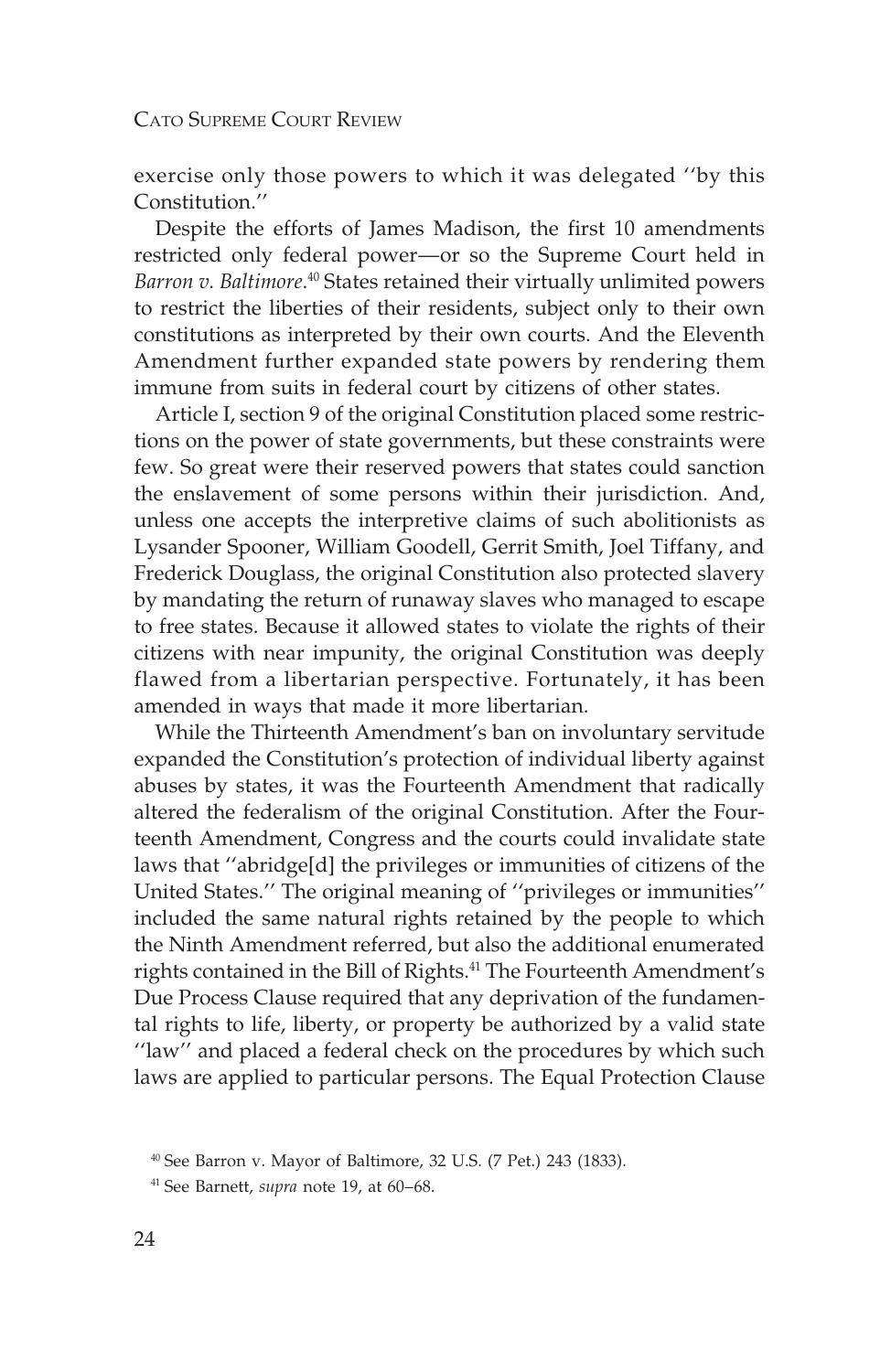imposed a duty on state executive branches to provide the protection of the law to all persons without discrimination.

Although some libertarians are uncomfortable with what they view as a weakening of states' rights, the Fourteenth Amendment only expanded the power of the Congress and courts to protect against state infringements of individual rights. Libertarians might well favor some mechanism by which state courts could protect individual rights from federal infringements. Still, the federal government's power to combat what constitutional lawyer and Institute for Justice co-founder Clint Bolick has called ''grassroots tyranny''42 represented a significant enhancement of the protection of individual liberty afforded by the Constitution. When the Privileges or Immunities Clause of the Fourteenth Amendment is combined with the Ninth, the unenumerated rights retained by the people are expressly protected against infringement by both federal and state governments.

But constitutional construction is required to put these protections of liberty into effect. Beginning in the 1930s,<sup>43</sup> the Supreme Court reversed its approach in *Lochner* and adopted a presumption of constitutionality whenever a statute restricted unenumerated liberty rights. In the 1950s, it made this presumption effectively irrebuttable.44 Now it will protect only those liberties that are listed, or a very few unenumerated rights such as the right of privacy. But such an approach violates the Ninth Amendment's injunction against using the fact that some rights are enumerated to deny or disparage others because they are not.<sup>45</sup> Like the presumption of constitutionality, a presumption of liberty that places the burden on the government to show that its restriction on any liberty is both necessary and proper is also a constitutional construction. Neither is mentioned in the text, but a presumption of liberty is far more compatible with

<sup>45</sup> See Randy E. Barnett, Scrutiny Land, 106 Mich. L. Rev. 1479, 1495–1500 (2008).

<sup>42</sup> See Clint Bolick, Grassroots Tyranny: The Limits of Federalism (1993).

<sup>43</sup> See O'Gorman & Young, Inc. v. Hartford Fire Ins. Co., 282 U.S. 251, 257–58 (1931) (Cardozo, J.) (''the presumption of constitutionality must prevail in the absence of some factual foundation of record for overthrowing the statute.'').

<sup>44</sup> See Williamson v. Lee Optical of Oklahoma, 348 U.S. 483 (1955) (Douglas, J.) (''the law need not be in every respect logically consistent with its aims to be constitutional. It is enough that there is an evil at hand for correction, and that it *might be thought* that the particular legislative measure was a rational way to correct it.'' [emphasis added]).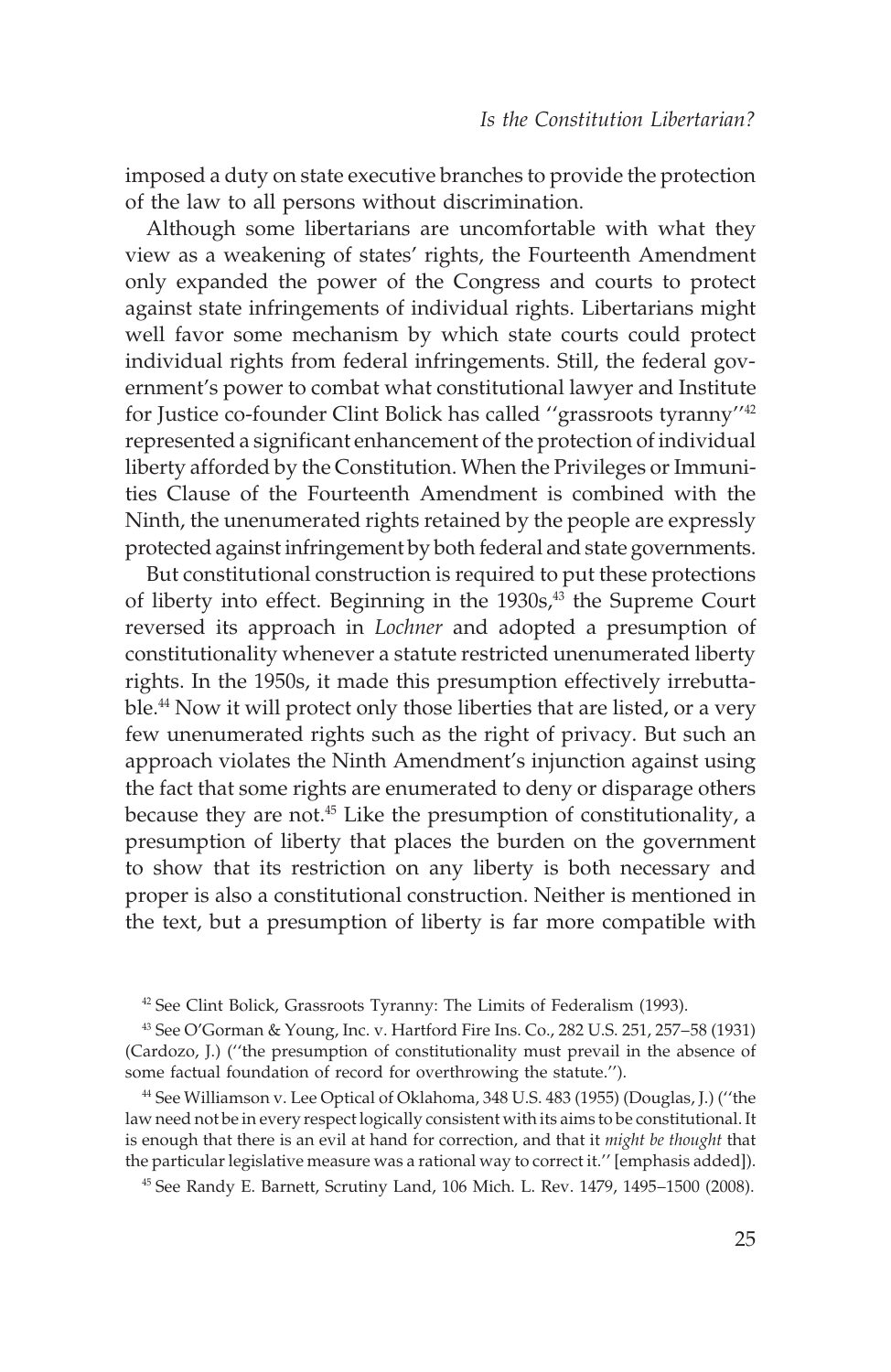the original meaning of what the Constitution says in the Ninth and Fourteenth Amendments.

Of course, the protection of liberty afforded by the Constitution is not limited to the protection of liberty rights by courts. It includes as well the ''checks and balances'' provided by the separation of powers at the federal level and the division of powers between the national and state governments. In addition, the Constitution contains popular checks on legislative and executive power. These include the power of the electorate to remove legislators and presidents from office during regular elections and, eventually, term limits for the president. The constitutional guarantee of a jury trial originally included not only the power of citizen juries to pass upon both the facts of case to acquit the innocent, but also the power to refuse to convict persons charged with violating unjust laws.<sup>46</sup>

It is worth noting that none of these structural and procedural protections is dictated by libertarian political philosophy. Instead, all are to be assessed pragmatically by whether, on balance, they serve to protect fundamental rights. With the weakening or loss of other liberty-protecting clauses of the Constitution, these structural constraints are responsible for preserving the liberty Americans still enjoy.

## **The Foreign Policy Powers**

To this point, I have confined my analysis to the domestic powers of the federal and state governments that restrict the liberties of the people. I have not mentioned, much less analyzed, the foreign policy powers created by the Constitution. In this final section, I want to explain why libertarianism tells us very little about either the conduct of foreign policy or how the foreign policy powers of the national government should be allocated among the different branches. Not coincidentally, perhaps, neither does the original meaning of the Constitution.

Modern libertarianism is based on the recognition and protection of the five fundamental human rights of private property, freedom of contract, first possession, defense of self and others, and restitution. My thesis is that (1) a constitution is libertarian to the extent it creates a political order that respects and protects these rights,

<sup>&</sup>lt;sup>46</sup> See Clay S. Conrad, Jury Nullification: The Evolution of a Doctrine (1998).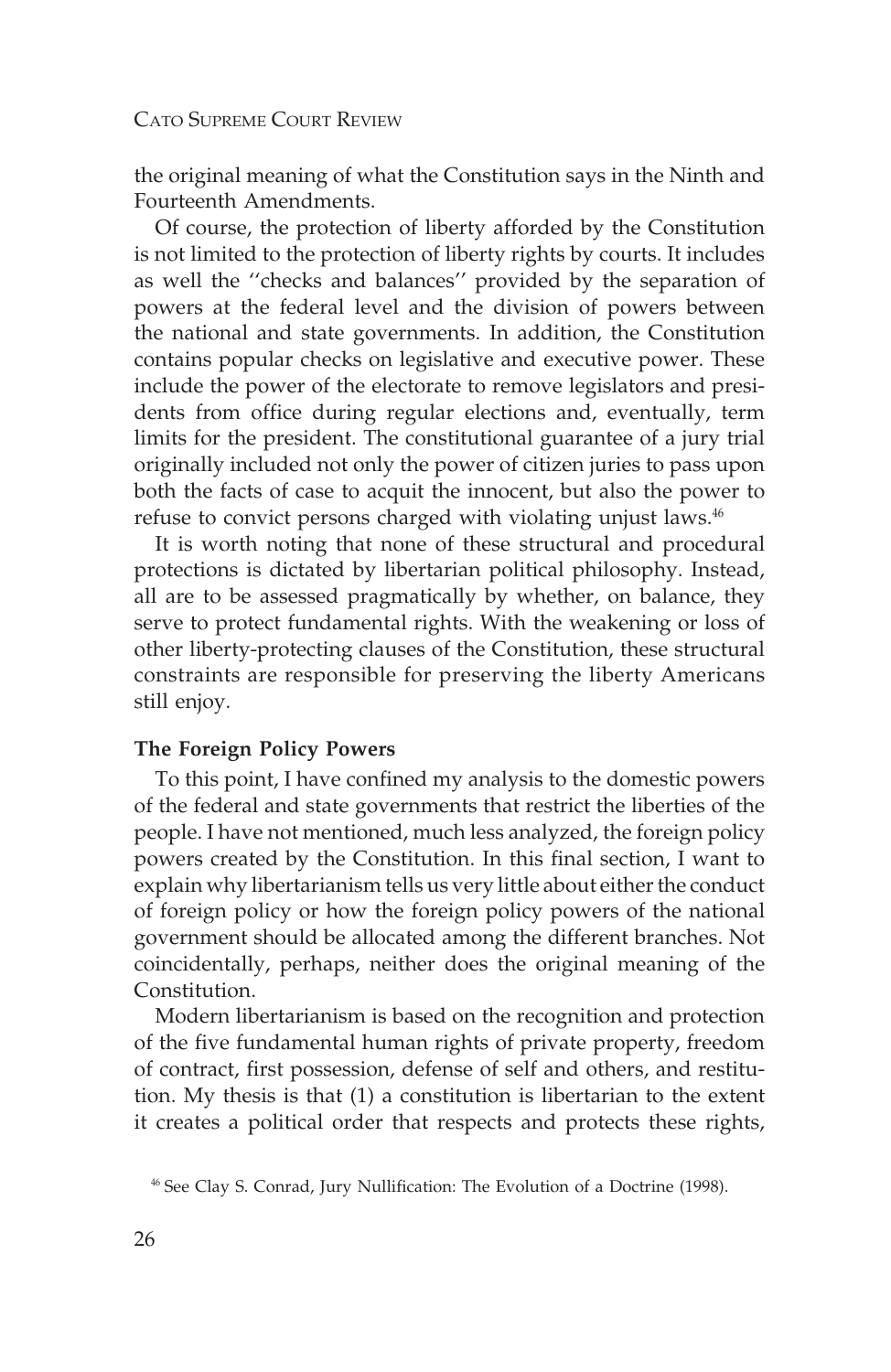and (2) the original meaning of the amended Constitution is far more libertarian than the redacted version applied by the Supreme Court today. In this sense, the Constitution should be considered libertarian, at least relative to the status quo.

In the realm of foreign policy, however, the libertarian commitment to these individual fundamental rights complicates matters in ways that many libertarians do not appreciate. Some libertarians try to apply the same principles of self-defense and aggression to states that they apply to individuals. But doing so is a category mistake that results, ironically, in the reification of nation states in a way that should make libertarians uncomfortable. In the realm of foreign policy, libertarians need to think more carefully about the concept of sovereignty.

To reduce the likelihood of religious wars, the Peace of Westphalia in the seventeenth century gave every monarch a ''sovereign'' control over the lives and property of all within its territory. Every monarch could establish the religion of his realm to which all must adhere and no monarch was to interfere with the internal affairs of any other sovereign, for example, to aid persons being persecuted for their religious beliefs. In effect, each sovereign monarch became the recognized legal ''owner'' of his territory and the people residing thereon, and each sovereign was obliged to respect the ownership rights of the other sovereign monarchs.

Whatever the practical advantages of this system of nation-state sovereignties, the founding of the American republic greatly complicated the theory on which it rested. Lacking a monarch or aristocracy, Americans were skeptical of the very notion of sovereignty. Consider the 1793 case of *Chisholm v. Georgia*, <sup>47</sup> the Supreme Court's first great constitutional case.<sup>48</sup> In *Chisholm*, the Court rejected the state of Georgia's claim of sovereign immunity against a suit for breach of contract, which had been brought against it in federal court by a citizen of South Carolina. Justice James Wilson began his opinion by observing: ''To the Constitution of the United States the term

<sup>47</sup> 2 U.S. (2 Dall.) 419 (1793).

<sup>48</sup> For a more detailed discussion of the concept of individual sovereignty articulated in Chisholm, see Randy E. Barnett, The People or the State? Chisholm v. Georgia and Popular Sovereignty, 93 U. Va. L. Rev. 1729 (2007); and Randy E. Barnett, Kurt Lash's Majoritarian Difficulty, 60 Stan. L. Rev. 937, 954–960 (2008).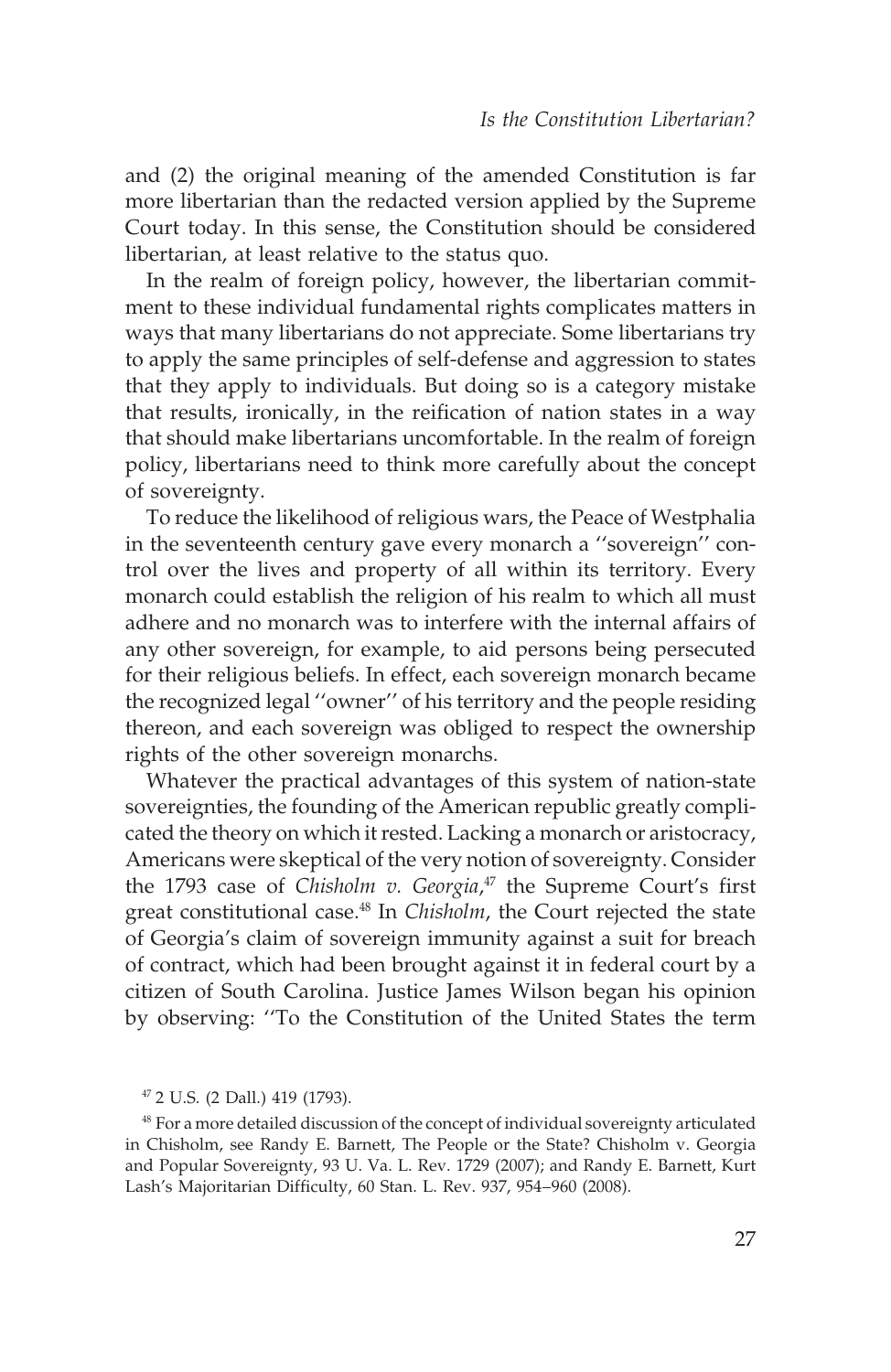SOVEREIGN, is totally unknown.''49 For Wilson, ''[t]here is but one place where it could have been used with propriety.... They might have announced themselves 'SOVEREIGN' people of the United States: But serenely conscious of the fact, they avoided the ostentatious declaration.''50

It is worth noting that, as a delegate to the Constitutional Convention from Pennsylvania, Wilson—perhaps our most neglected Founder—was a member of the Committee of Detail that produced the first draft of the actual wording of the Constitution.<sup>51</sup> He was also the first professor of law at the University of Pennsylvania. In his lengthy opinion in *Chisholm*, Wilson rejected both the feudal notion of monarchical sovereignty and the Blackstonian notion of parliamentary sovereignty in favor of the concept of individual sovereignty.

According to Wilson, governments were not sovereigns themselves, but aggregates of individual sovereigns. ''The only reason, I believe, why a free man is bound by human laws, is, that he binds himself. Upon the same principles, upon which he becomes bound by the laws, he becomes amenable to the Courts of Justice, which are formed and authorised by those laws.''52 Wilson then identifies what can only be called an individualist notion of popular sovereignty: ''If *one free man, an original sovereign*, may do all this; why may not an aggregate of free men, *a collection of original sovereigns*, do this likewise? If the dignity of each singly is undiminished; the dignity of all jointly must be unimpaired.''53 Likewise, in his own *Chisholm* opinion, Chief Justice John Jay referred to ''fellow citizens and joint sovereigns.''54

<sup>51</sup> See James Wilson (1742–1798), in Joseph C. Morton, Shapers of the Great Debate at the Constitutional Convention of 1787, at 301, 304–07, 307 n.1 (2006) (describing Wilson's contributions to and influence at the Constitutional Convention); Julian P. Boyd, James Wilson, in Dictionary of American Biography 326, 329 (Dumas Malone ed., 1936) (describing Wilson's contributions to and influence at the Pennsylvania ratification convention).

<sup>52</sup> 2 U.S. (2 Dall.) at 456 (Wilson, J.).

<sup>53</sup> *Id.* (emphases added).

<sup>54</sup> *Id.* at 479 (Jay, C.J.).

<sup>49</sup> 2 U.S. (2 Dall.) at 454 (Wilson, J.).

<sup>50</sup> *Id.*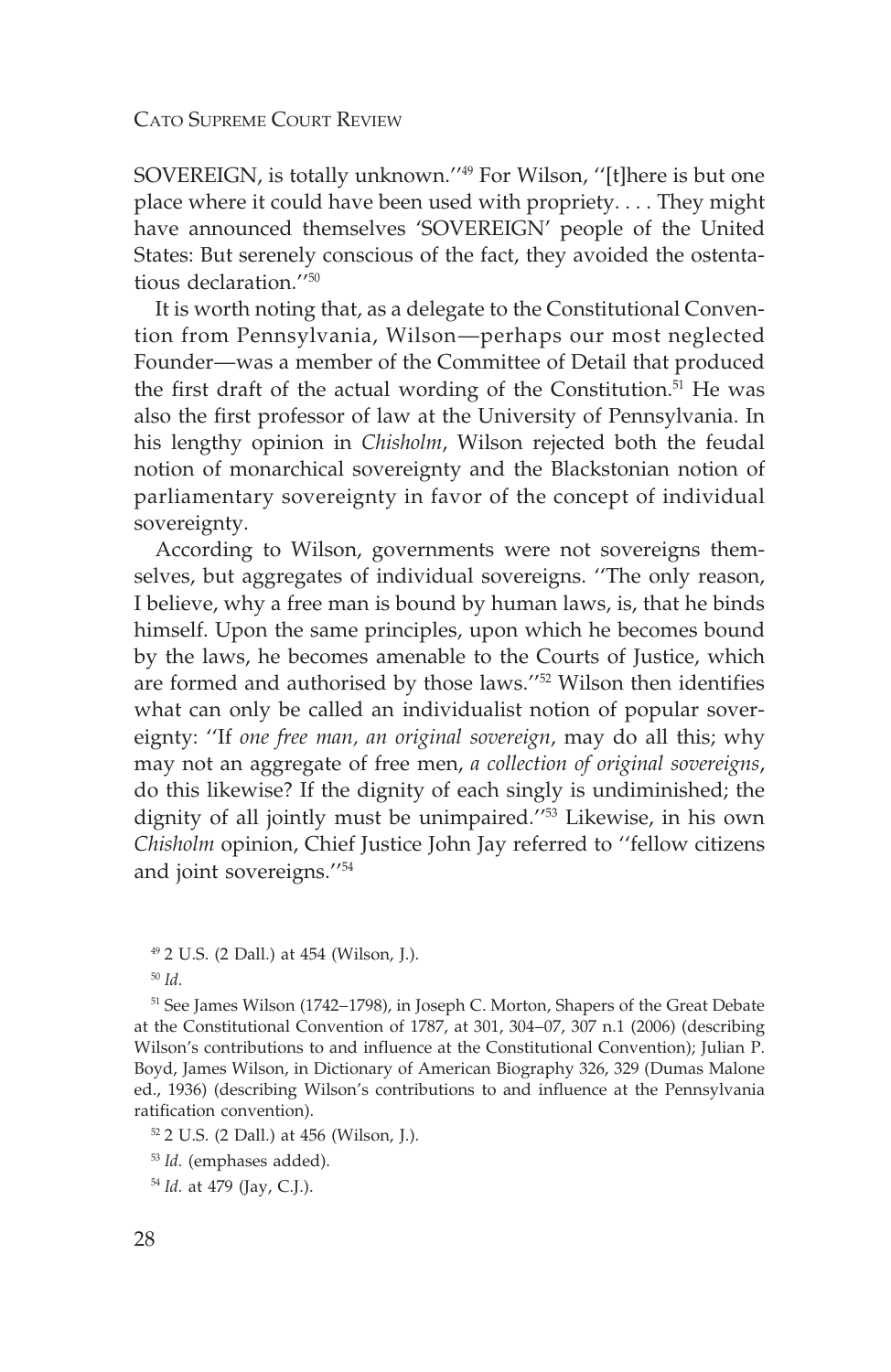James Wilson was a forceful proponent of natural rights<sup>55</sup> and the notion of individual sovereignty he articulated in *Chisholm* is indistinguishable from the libertarian view that each person is sovereign with respect to what is properly hers as defined by the five fundamental rights. Like a monarch within her realm, she may do or refrain from doing anything with what she rightfully possesses. Any forcible interference with this individual sovereignty constitutes an aggression that may be resisted by force, if necessary, in selfdefense. Furthermore, others may justly come to the assistance of a person whose rights are being violated.

Indeed, the close relationship between natural rights and individual sovereignty is reflected in the pairing of the Ninth Amendment's protection of the natural "rights ... retained by the people" with the Tenth Amendment's reservation ''to the states respectively, or to the people,'' of any powers that were not delegated to the federal government.

While *Chisholm* concerned the assertion of state sovereign immunity within a federal system, the libertarian concept of individual sovereignty also complicates and qualifies the Westphalian notion of unfettered state sovereignty in international relations. If the people are the true joint sovereigns, then no ruler may justly deprive them of their inalienable fundamental rights. Since the horrors of the Holocaust, the Westphalian concept of sovereignty has been qualified in international law by the recognition of ''human rights'' that no state may violate—though it is far from clear when one state, or group of states, may intervene to protect these rights.

Individual-empowering technology has also undermined the neat Westphalian picture of sovereign nation states with the power to control what takes place within their borders. Transnational globalization is a liberating upside of empowered individuals; the newfound power of nongovernmental terrorist organizations to wage wars against the populations of nation states is a most unfortunate downside.

This erosion of the Westphalian nation state system requires new and more careful theoretical analysis by libertarians. The first

<sup>55</sup> See James Wilson, Of the Natural Rights of Individuals, in 2 The Collected Works of James Wilson 1051–1083 (Kermit L. Hall & Mark David Hall, eds. 2007) (part of Wilson's lectures on law originally delivered at the University of Pennsylvania in 1790–91).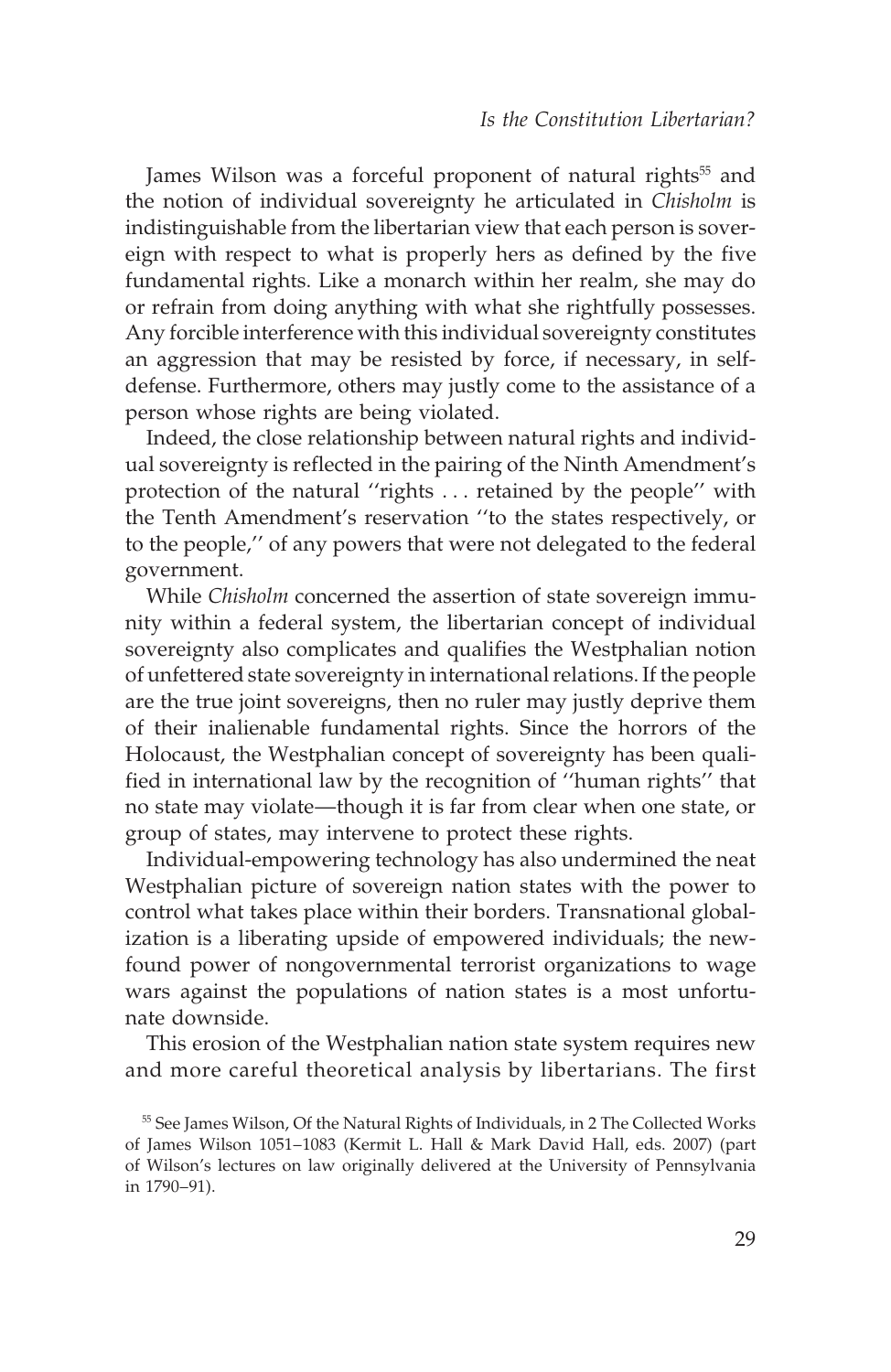instincts of collectivists have been to create and empower international organizations that resemble governments writ large. For them, the New World Order requires one world government. Libertarians know this is a bad idea, but they have yet to develop their own coherent approach to the protection of individual rights from abuses by nation states.

Libertarians need to look beyond the Westphalian system of sovereignty, and explore how existing governments and their militaries might evolve within a polycentric regime of competitive private ordering that arises spontaneously across national boundaries. In both the domestic and international spheres, the respect for and protection of individual sovereignty defined by the fundamental rights of all persons provides the ends against which the performance of government can be assessed.

The foreign policy of noninterventionism to which the Cato Institute is committed is, by and large, the most workable approach to the preservation of the liberties enjoyed by Americans and the avoidance of the unanticipated consequences of initiating or provoking foreign wars. But a policy of nonintervention should not be equated with the fundamental human rights that define modern libertarianism. It is a policy that must be evaluated pragmatically, and one in which exceptions are sometimes warranted, for example when the protection of the rights of Americans is best served by protecting the individual sovereignty of foreigners.

By no means am I proposing that any single nation state, such as the United States, should take it upon itself to go to the rescue of all those whose fundamental rights are being systematically violated by their own governments. I am merely noting that a nation state is not violating libertarian fundamental rights when, for reasons of its own national interest, it protects those whose individual sovereignty is being systematically violated by a government that claims jurisdiction over them. When the French government provided military assistance to the American revolutionaries, for example, it did so after the Declaration of Independence specified how the British government had systematically violated the rights of Americans. That the French government interfered with British ''sovereignty'' does not, by itself, entail any transgression of libertarian fundamental rights and individual sovereignty.

In foreign policy matters, the text of the Constitution provides much less guidance than it does with respect to domestic powers.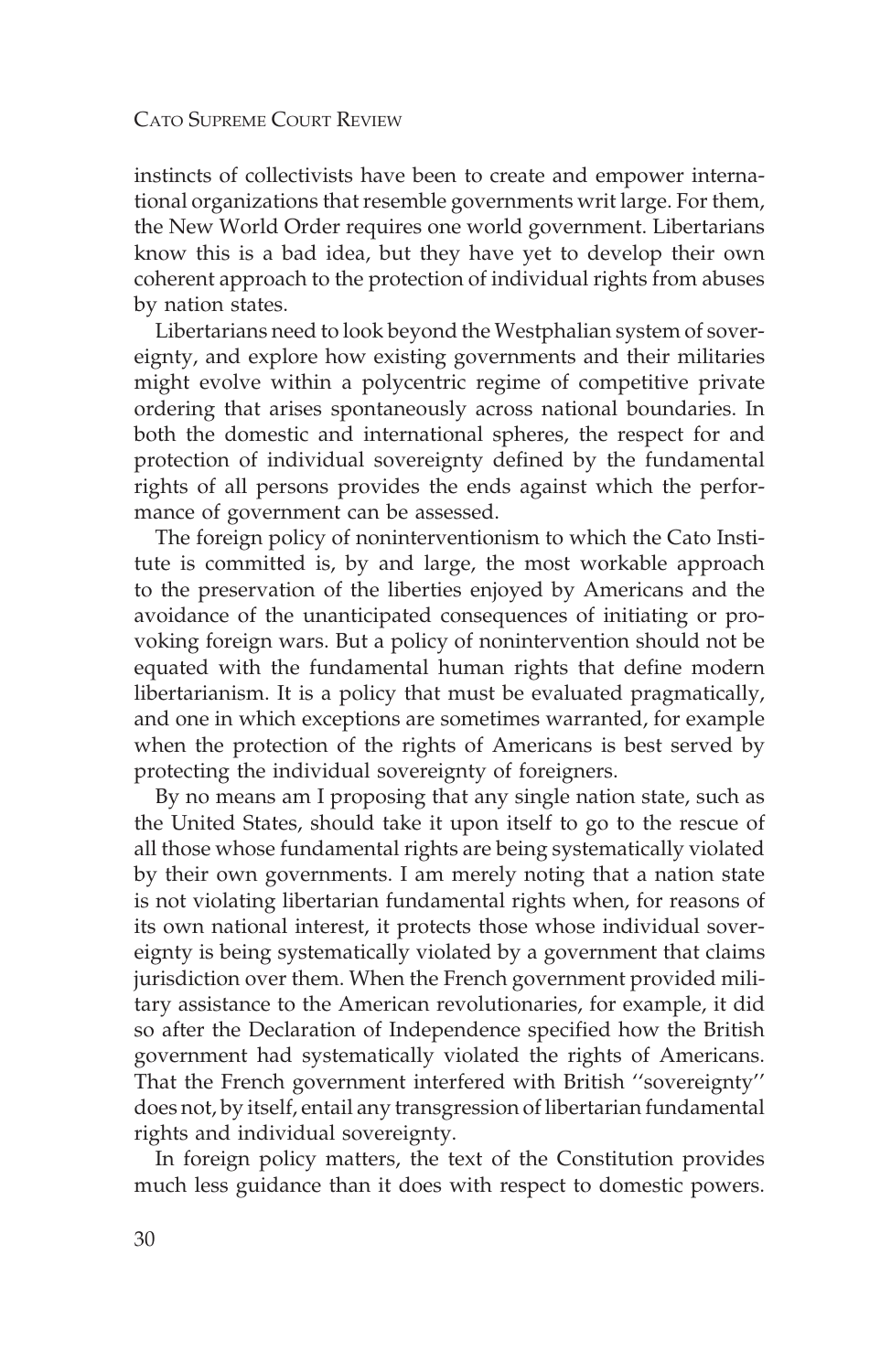While the proper scope of the domestic powers of the federal government is limited, the scope of its foreign policy powers is not. While its allocation of domestic powers among the three branches of government is specified to some degree, its allocation of foreign policy powers is far more open-ended.

For example, the Constitution says Congress has the power ''to declare War,''56 but the original meaning of this term had a technical sense of altering the legal relationship of two nations under international law from a state of peace to a state of war. It did not purport to govern the use of the armed forces of the United States in response to a ''state of war'' initiated by the aggression of a foreign power against Americans, whether at home or abroad. One can declare war without firing a shot, but when shots are fired a state of war may nevertheless exist even without a declaration.

The Constitution says that the president is ''Commander in Chief''57 of the armed forces, but does not specify the degree to which his powers can be constrained by statutes enacted by Congress, which the Constitution says the president has a duty to ''take Care''58 are faithfully executed. The Constitution gives Congress the enumerated power to ''make Rules for the Government and Regulation of the land and naval Forces''59 but is unclear as to whether these regulations apply to the president himself, or to the minute details of a military campaign. The Constitution also empowers Congress ''To regulate Commerce with foreign nations''60 and provides procedures to govern the making of treaties. And only Congress has the power to commit funds ''to raise and support Armies.''61

In short, the text of the Constitution provides little guidance on the proper separation of powers with respect to the conduct of foreign policy and no guidance whatsoever on the substance of foreign policy. As wrong as Holmes was to claim a lack of constitutional constraints on the domestic powers of government, his description might well be accurate with respect to the realm of

 U.S. Const. art. I, § 8. U.S. Const. art II, § 2. U.S. Const. art II, § 3. U.S. Const. art. I, § 8. <sup>60</sup> *Id.* <sup>61</sup> *Id.*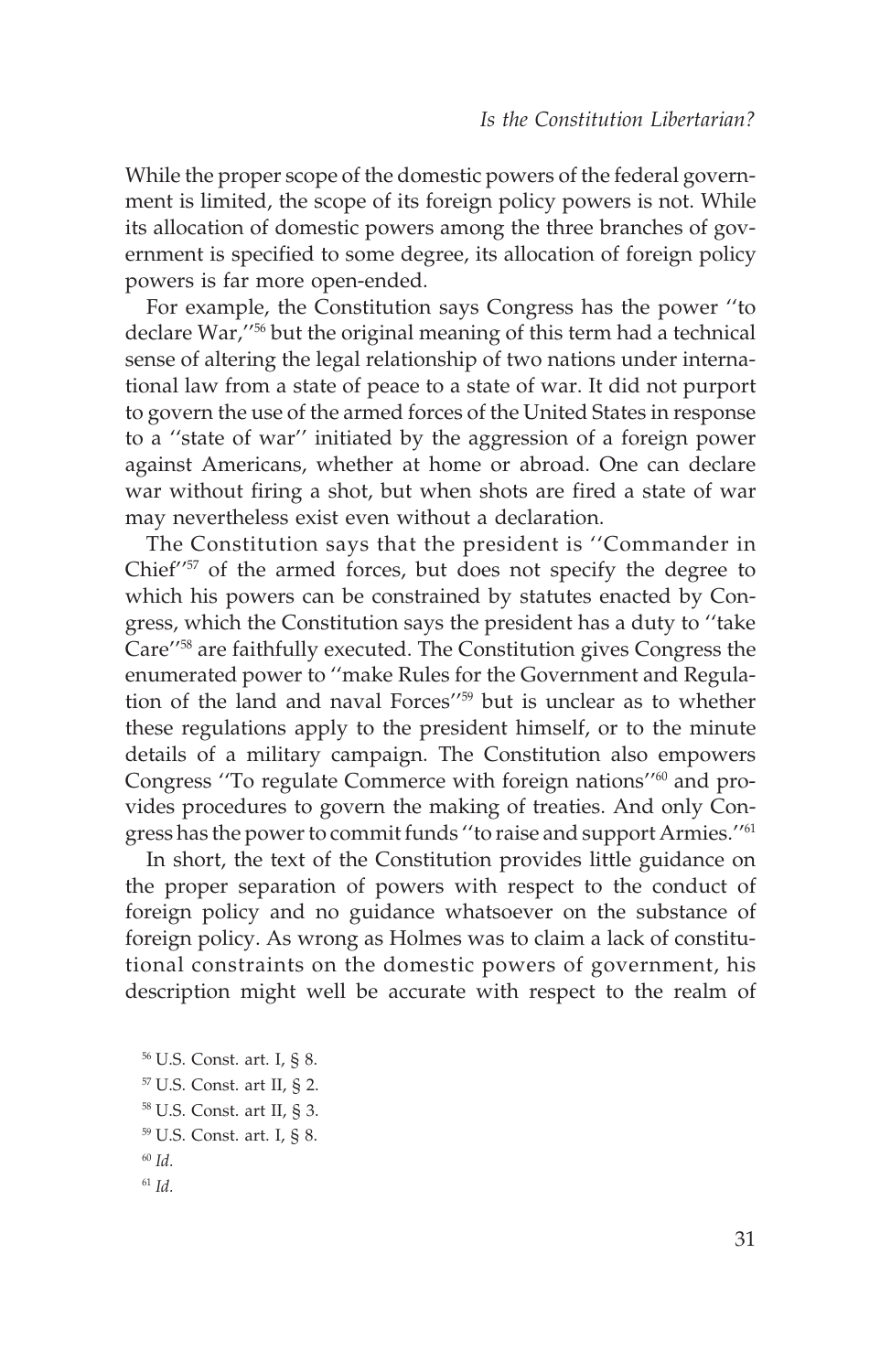#### CATO SUPREME COURT REVIEW

foreign policy. For better or worse, the Constitution may well be "made for people of fundamentally differing views"<sup>62</sup> about foreign policy, whether these views be interventionist or noninterventionist. While the domestic powers of the federal government are constitutionally limited, its foreign policy powers are, for all intents and purposes, limited only by political mechanisms.

### **Conclusion**

So is the Constitution libertarian? Even with all the caveats and qualifications, the answer is clear. As written, the original Constitution of the United States, together with its amendments, may be the most explicitly libertarian governing document ever actually enacted into law. The Supreme Court says that only the liberties that are listed in the Bill of Rights, plus a right of privacy, merit judicial protection.<sup>63</sup> But the Constitution says that the enumeration in the Constitution of certain rights shall not be construed to deny or disparate others retained by the people. The Supreme Court says that the states must respect a mere handful of liberties. But the Constitution says that no state shall make or enforce any law which shall abridge the privileges or immunities of citizens of the United States.

Why then have these and other libertarian protections been excised from constitutional law and lost from our conception of the Constitution? Tempting as it is to blame the Court, the Founders understood how unrealistic it is to expect judges to withstand majoritarian pressures for very long. After all, justices are typically chosen by presidents from among those who share the zeitgeist of their day. The Constitution has been redacted precisely because its across-theboard protection of liberty stood in the way of the politically popular growth of government that culminated in the New Deal and the Great Society. Once grown, these powers are very difficult to pare back even when they become less popular.

The lost provisions that make the Constitution libertarian will be restored only when the constitutional imperatives of individual liberty are as well understood today as they were by those who wrote the Constitution, the Bill of Rights, and the Thirteenth and

 $62$  Lochner, 198 U.S. at 76 (Holmes, J., dissenting).

<sup>63</sup> See Barnett, *supra* note 45.